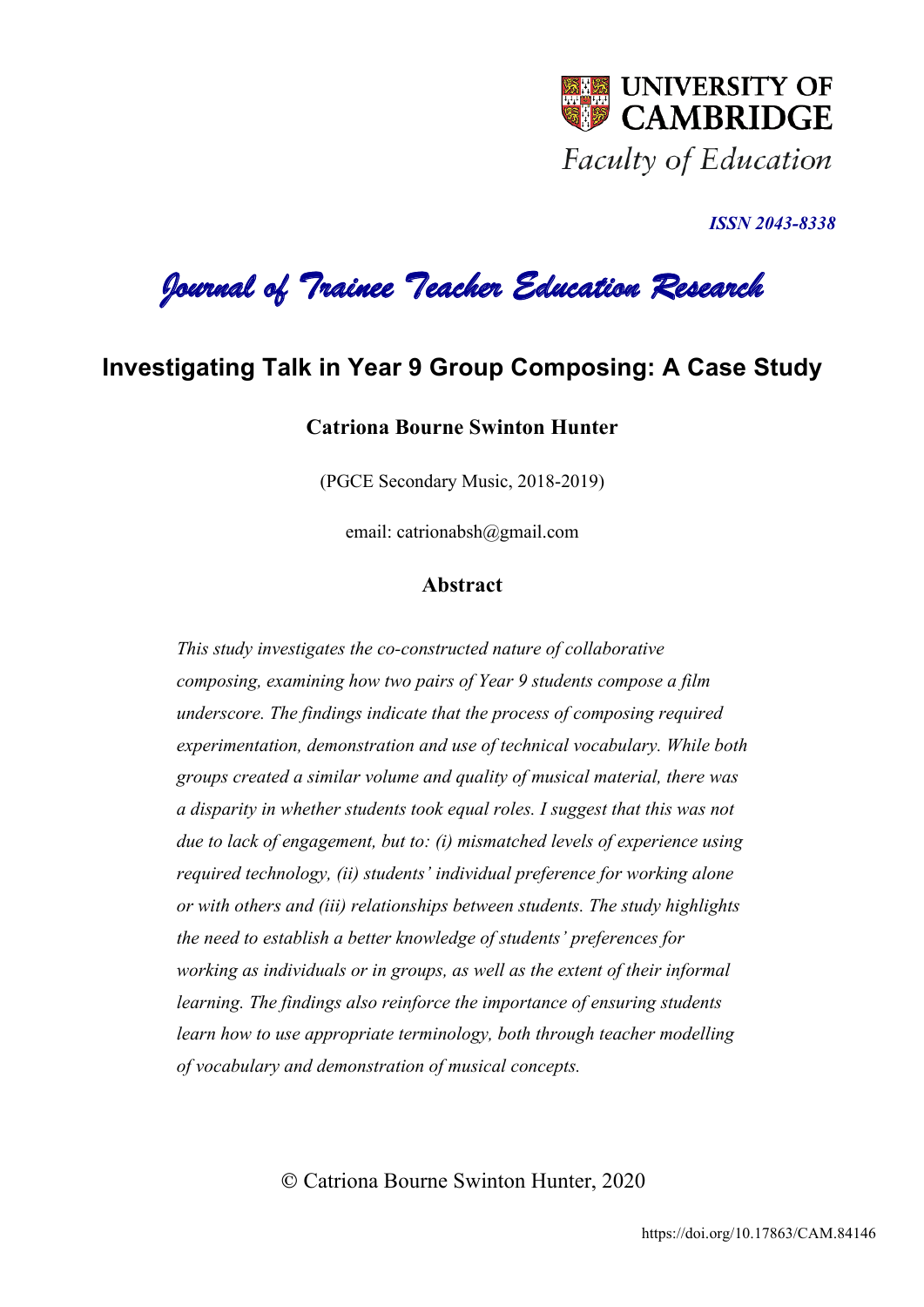# **Investigating Talk in Year 9 Group Composing: A Case Study**

**Catriona Bourne Swinton Hunter**

## **Background and Rationale**

This investigation is situated in the intersecting fields of music and education. I recently completed Masters research (Bourne Swinton Hunter, 2018) investigating the "learning cultures," that is, "the practices through which people learn" (James, Biesta & Colley, 2007), of aspiring and established professional adult musicians in two UK string quartets. The research considered the quartet as an educational site and used rehearsal practice as a unit of analysis, examining talk through sociocultural discourse analysis.

When I began the PGCE, my prior research experiences led me to question the transformative nature of collaborative learning in a secondary school music context. How do school-aged students successfully reconcile opposing opinions through talk in group projects? As a teacher, how can I facilitate my future students to do this more successfully? How might collaborative learning be used within the different (but related) contexts of performing, composing and appraising?

I decided to refine my research further to investigate collaborative composition. I had little knowledge of compositional processes prior to starting the PGCE. As I would be working with GCSE students on their composition coursework, in addition to helping small groups of students compose together at Key Stage 3, it was essential for me to understand how students compose.

In summary, I had a pedagogic rationale to research compositional processes further, so that I am better informed in teaching these students. My research was also intellectual, giving insight about the nature of students' collaborative composition in secondary schools. Finally, there was a developmental purpose to completing this research, since an investigation of talk will make me more reflexive in my own musical collaborations and encounters with students, i.e. consider my own teaching practice.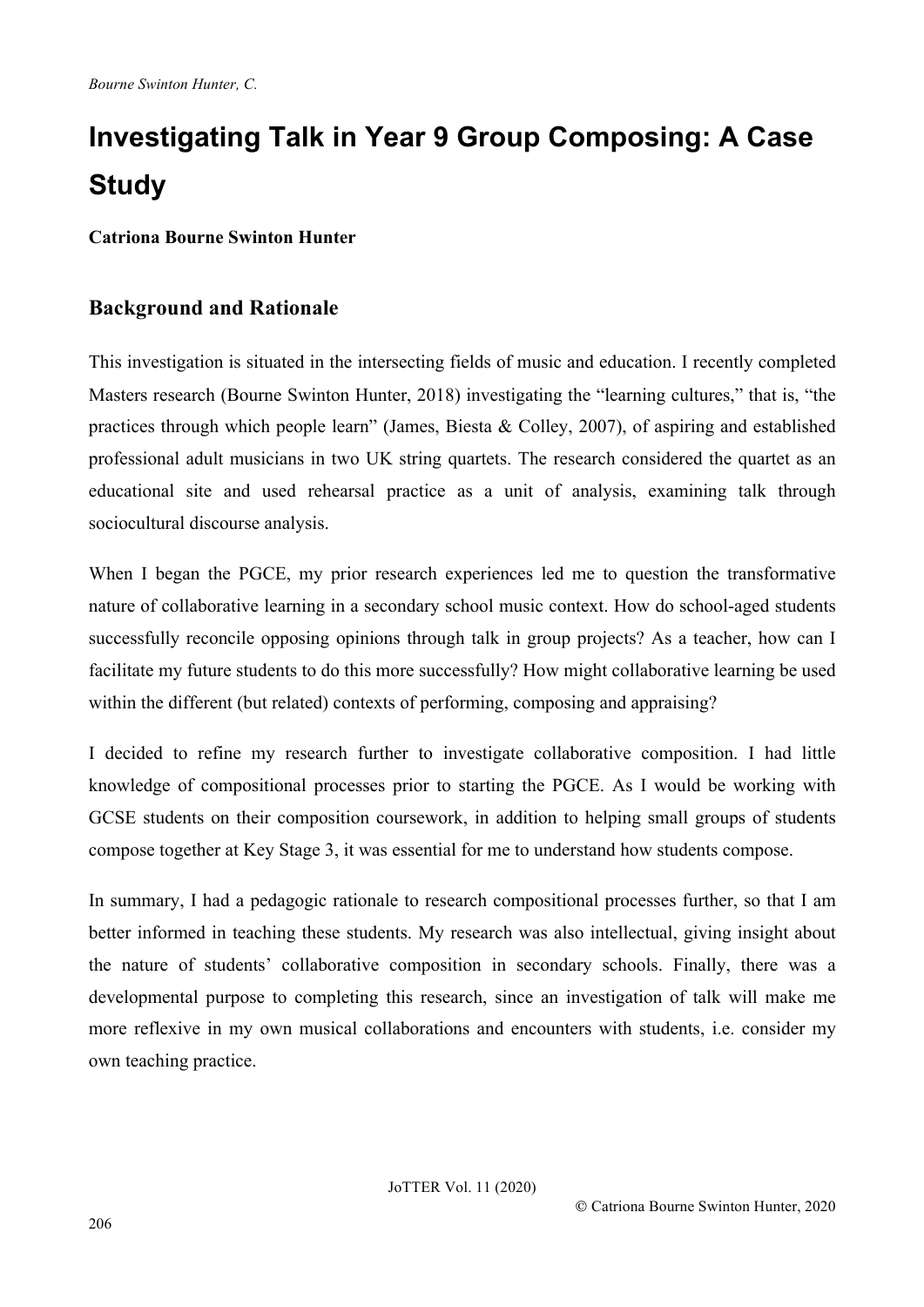## **Composing through Talk**

Composing is an obligatory part of the English Key Stage 3 National Curriculum for Music (DfE, 2013) and a feature of exam syllabi due to Ofqual stipulations, including both the Edexcel and OCR courses. In this section, I examine key debates regarding whether composing is an individual or collaborative activity and introduce the conceptual lens of interthinking.

## **Collaborative Composing**

This section presents the arguments for and against teaching composing as a group activity at Key Stage 3, identifying potential challenges. It outlines a model encapsulating the process of group composing, as well as noting the importance of technology.

There are many affirmative views of collaborative creativity, arguing that interdependence is necessary to human social life (John-Steiner, 2006) and the development of artistic thought and practice (Dissanayake, 2000). In his book examining cooperation in our civil society and modern politics, Sennett (2013) suggests that cooperation is "the foundation of human development, in that we learn how to be together before we learn how to stand apart" (p.13). Further to this, Barrett (2006) identifies key characteristics of collaborative work in her book examining collaborative creative practice through a psychological lens. These include: time and commitment to dialogue; extended time working together; mutual trust; shared ownership; ability to give and receive constructive critique; and complementarity (2006). For these authors, collaborative composing might be ideal for introducing students to GCSE music, which requires students to compose.

On the other hand, in a research project *Creative Dream* (Odam, 2000) examining the teaching of composing in secondary schools, Odam questions why students do not often compose individually until Key Stage 4, arguing that "composing is largely an individual activity" (p.109). Odam does not explain this statement or cite a source. The notion of the individual creator, a product in part of the Western romantic 'genius' ideal, is problematised by accounts of creativity as a social construct (Barrett, 2006). Collaborations may exist between the composer and the commissioner, or the composer and the performer. Dialogue can also take place between composers when creating a new work. The composer Robert Schumann's *Impromptus on a Theme by Clara Wieck*, Op 5 (1833) interweaves the composer's own bass line with a theme of his wife Clara's composition (Burton, 1988), and there are notable examples of popular music groups collaborating to write songs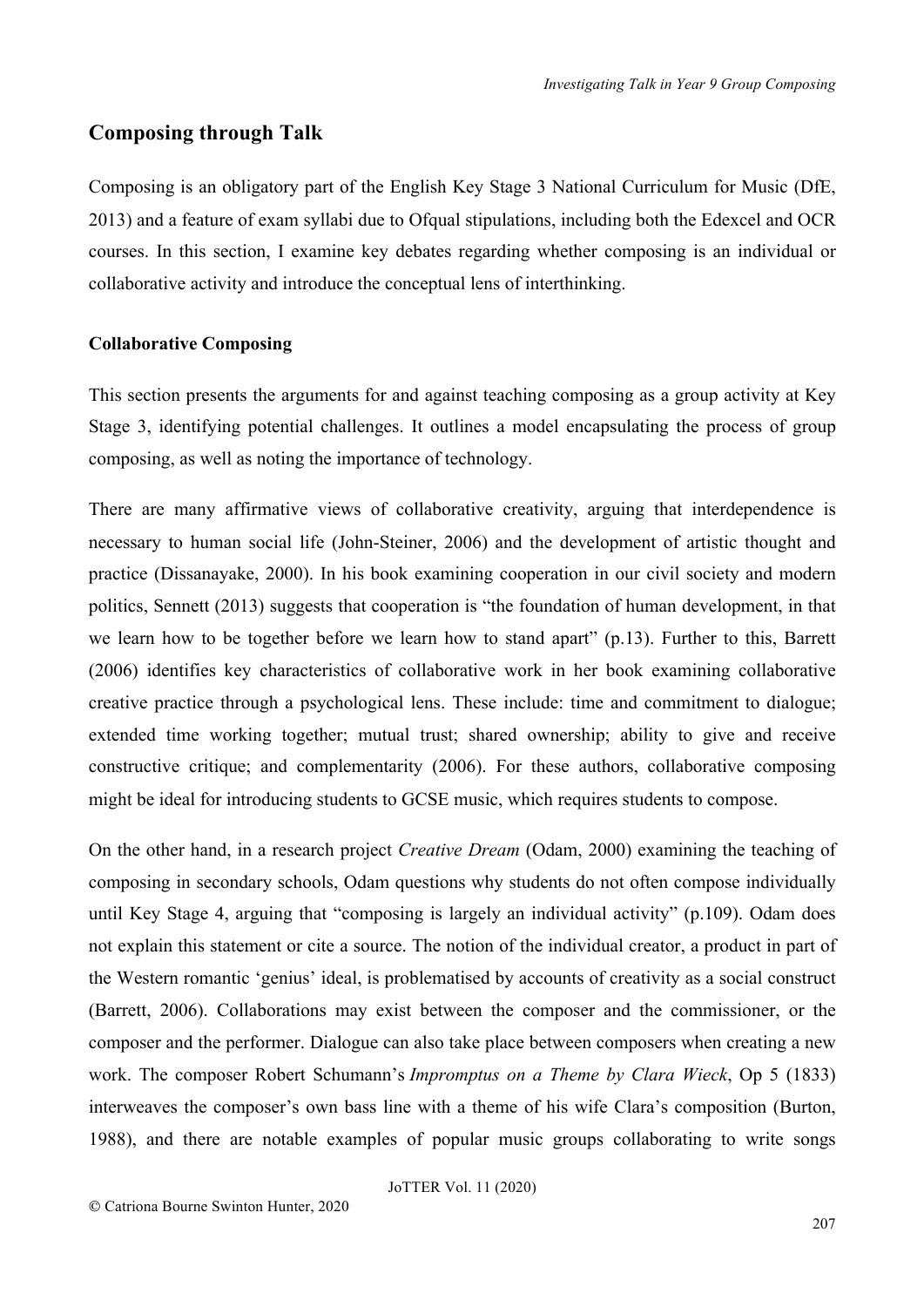(Biasutti, 2012). I therefore disagree with Odam's assertion that composition is primarily an 'individual' activity.

Odam (2000) also aims to identify some of the challenges associated with group work. Group-work is the dominant working method of composition in most secondary schools, but "much time is wasted" (p.109) and it contributes significantly to teacher and student stress. Odam identifies the key challenges as being inadequate resources (such as quiet practice rooms) and mixed-ability environments. For example, 68 per cent of pupils said they found it hard to concentrate with a lot of noise in the room. However, my current school has the resources in place for Year 9 students to have one computer or keyboard between two, and a splitter so they can each use a pair of headphones. If anything, collaborative composing reduces the need for so many resources. Furthermore, mixed-ability environments throw up challenges whether students are working together or separately.

No single method from whole-class, small group work, paired or individual work is recommended in Odam's research as most effective, although a large majority of pupils (86 per cent) said they liked to work with others when they were composing. Odam concludes that small-group activities are potentially very effective but need to be prepared in detail with a better understanding of the pupils' point of view. He suggests that (i) co-operative learning techniques need to be addressed by teachers, (ii) pupils need guidance and practice in using them and (iii) teachers need to be more willing to model, demonstrate and participate in composition activities (Odam, 2000, p.118). This provided a potential avenue for undertaking my teacher training research.

Fautley (2005), in a UK study examining lower secondary school students, notes that the national curriculum makes a statutory requirement for all students to undertake composing as part of their generalist music education up to the age of 14, but the focus of attention is on the composing process: "the activity rather than the product" (Bunting, as cited in Spruce, 2002). Fautley proposes a model of the group composition process, identifying a series of stages: (i) Initial confirmatory phase; (ii) Initial stage of music generation; (iii) Manipulation of musical material; (iv) Refinement work on piece; (v) Trial performance and refinement; (vi) Preparation for final performance; and (vii) Final performance. For this project, I planned to investigate the first four stages, both to refine further the scope of the investigation and since the final few 'performance' stages are less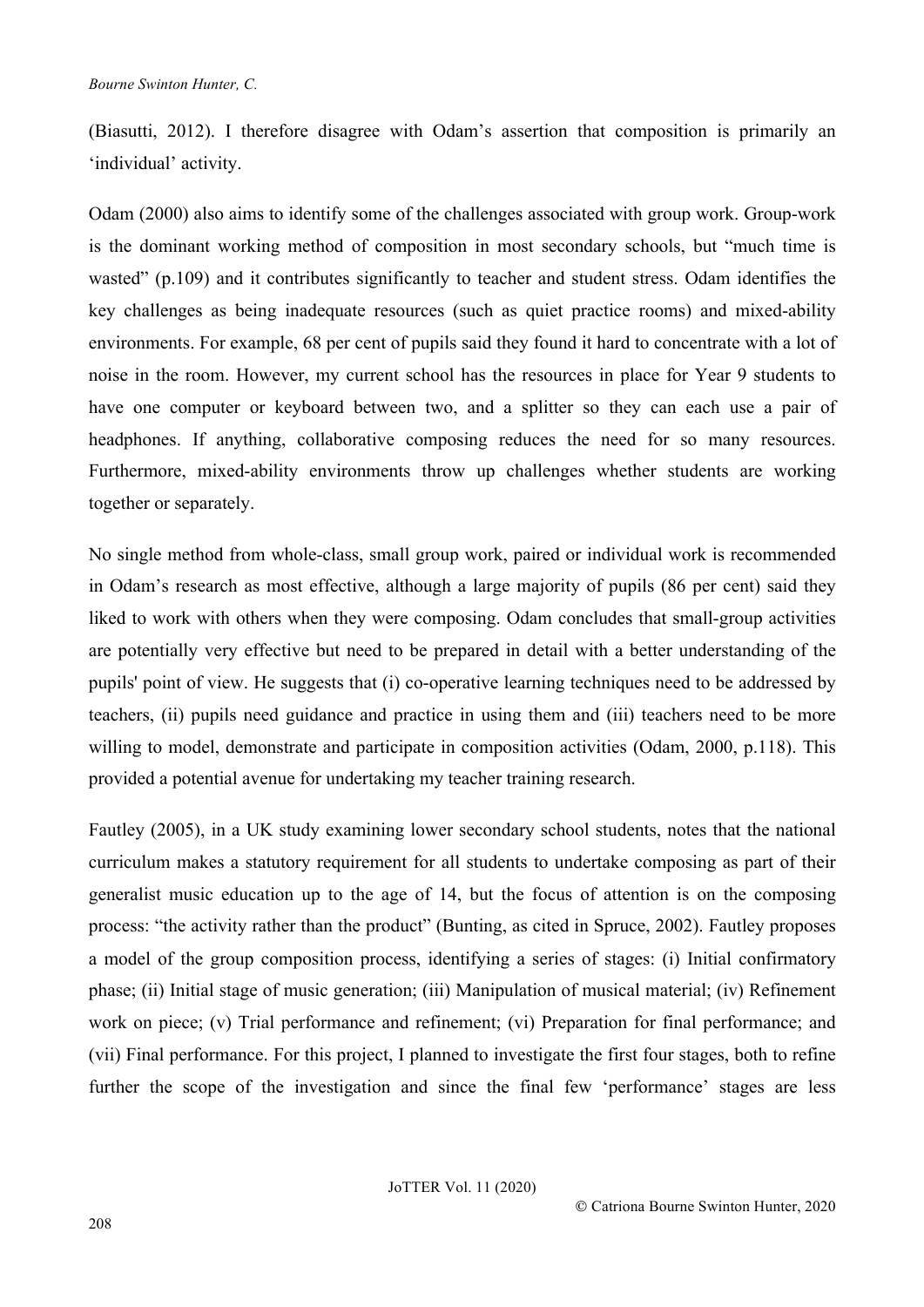applicable for composing using music technology (which was used by most students in my placement school).

The use of music technology in composing provides further dimensions to this research. Folkestad, Hargreaves and Lindström, (1998) identified the use of computers as integral for composing and it is likely that with recent technological advancements music technology has become even more pertinent. The authors identify an emerging pedagogical approach of computer-supported collaborative learning, theorising on the complex interplay of technology and collaborative learning. I hope to be able to add to the literature on this topic.

In summary, after reviewing the literature I would like to research further how to give students guidance in cooperative learning techniques, as well as investigating further the first four stages of Fautley's process of composition. I also need to consider the role of technology.

#### **Interthinking and Co-Construction**

My Masters research drew on Littleton and Mercer's (2013) seminal book *Interthinking: Putting talk to work*. The authors define the concept of interthinking as being how people are able "to think creatively and productively together" by using spoken language (p.1). This section explains how I will use interthinking as a conceptual lens for my research in the classroom.

The concept of interthinking draws on theory. As I discovered while completing my earlier research (Bourne Swinton Hunter, 2018), there is a need to consider the relational way that students negotiate their identity within the group. Theory use, like Vygotsky as applied by Littleton and Mercer (2013), can clarify these power relations and positionings. Littleton and Mercer describe how their work comes from Vygotsky's suggestion that development is shaped by the dynamic relationship between activities that are intermental (within people) and intramental (between people); and mediated by language – i.e. interthinking. As Littleton and Mercer make clear, for Vygotsky, talk is critical for students' development. I therefore intend to focus on student talk to understand how my Year 9 students can best work productively together.

Littleton and Mercer (2013) identify an Intermental Creativity Zone (ICZ), which they suggest is the product of an interthinking process. This is a continuing event of contextualised, co-regulated joint activity which is established on a "dynamic, developing basis of relevant common knowledge"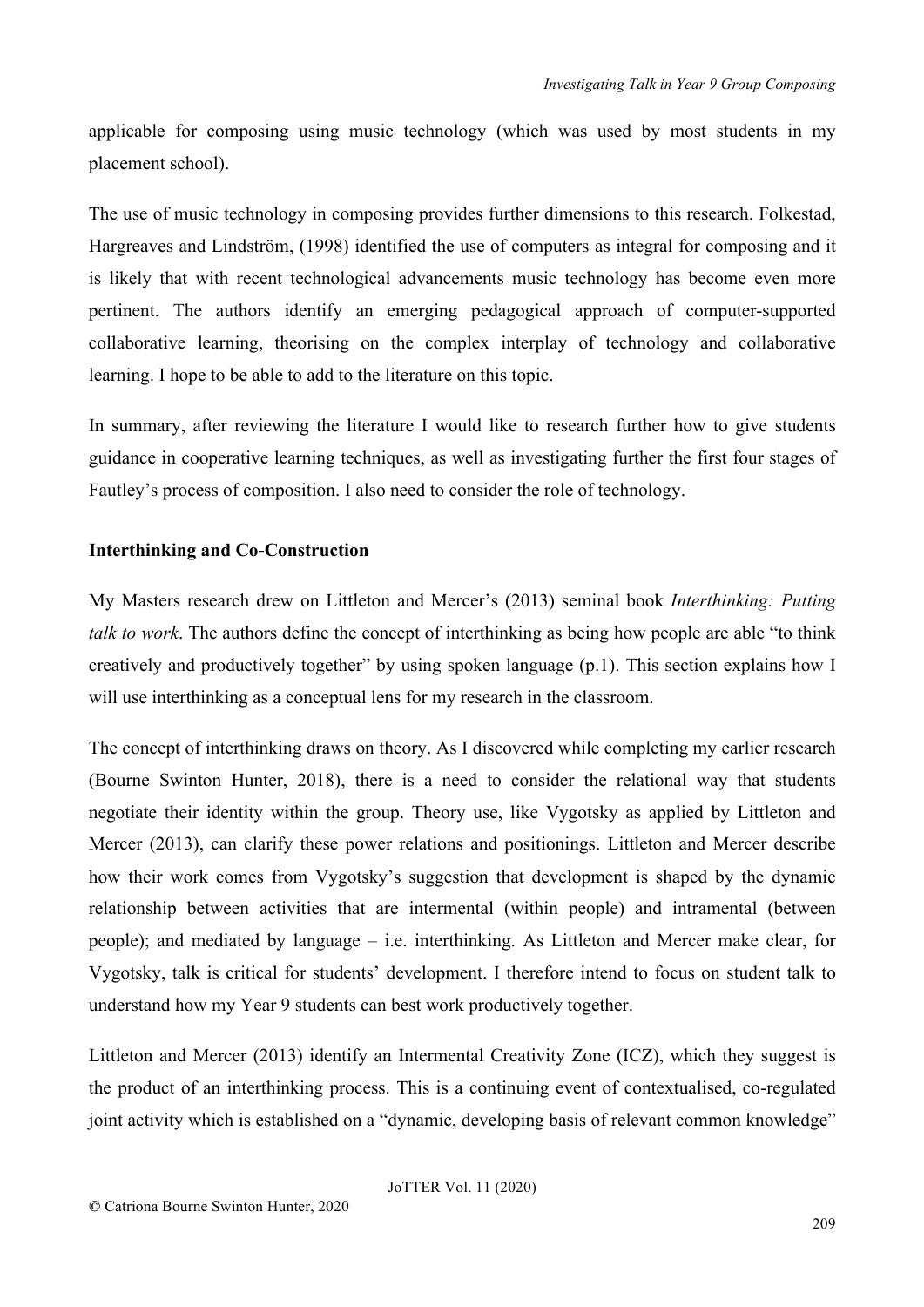and which is "reconstituted constantly as the dialogue unfolds" (p.111). An ICZ describes a situation where people of equal status are working together to enable learning, which is likely to involve some common "goals, rules and ways of working (which may be challenged/revised over time)." It is possible that some of my Year 9 groups may enter an ICZ, based on common rules and ways of working.

Critically for my research exploring the construction of a collaborative composition, Littleton and Mercer introduce the concept of co-construction. This is defined as "the process whereby members of a group use a process of reasoned argument to examine, in a critical way, any ideas offered and compare options for how they should proceed to a successful conclusion" (p.114). As I discovered while doing my previous research, co-construction is a possible explanation for interthinking sometimes getting better results than individual thinking, or the assembly bonus effect (Laughlin, Hatch, Silver, & Boh, 2006). As mentioned above, I intend to analyse student talk when composing, but more specifically intend to focus on how students use 'reasoned argument.'

Nevertheless, the process of co-construction creates a participation paradox, where the greater the complexity and emotionality of the material, the more dangerous it becomes to participate in discussions (Gayle, Cortez, & Preiss, 2013). Littleton and Mercer go on to consider the ways that social norms shape human behaviour, describing these norms as ground rules. During my earlier research (Bourne Swinton Hunter, 2018), I found that ground rules helped to promote a safer space for discussion. To facilitate a safer space for co-construction, I therefore intend to set ground rules at the start of the lesson.

In summary, when applying the lens of interthinking to student collaborative composing I will need to focus on dialogue and consider how students use 'reasoned argument'. I hope to establish some of the goals, rules and ways of working at the start of the lesson that might contribute to creating an Intermental Creativity Zone and to ease the participation paradox of co-construction. This forms one aspect of my role as the teacher (see below).

## **The Role of the Teacher**

This section examines further the role of the teacher in facilitating interthinking and coconstruction.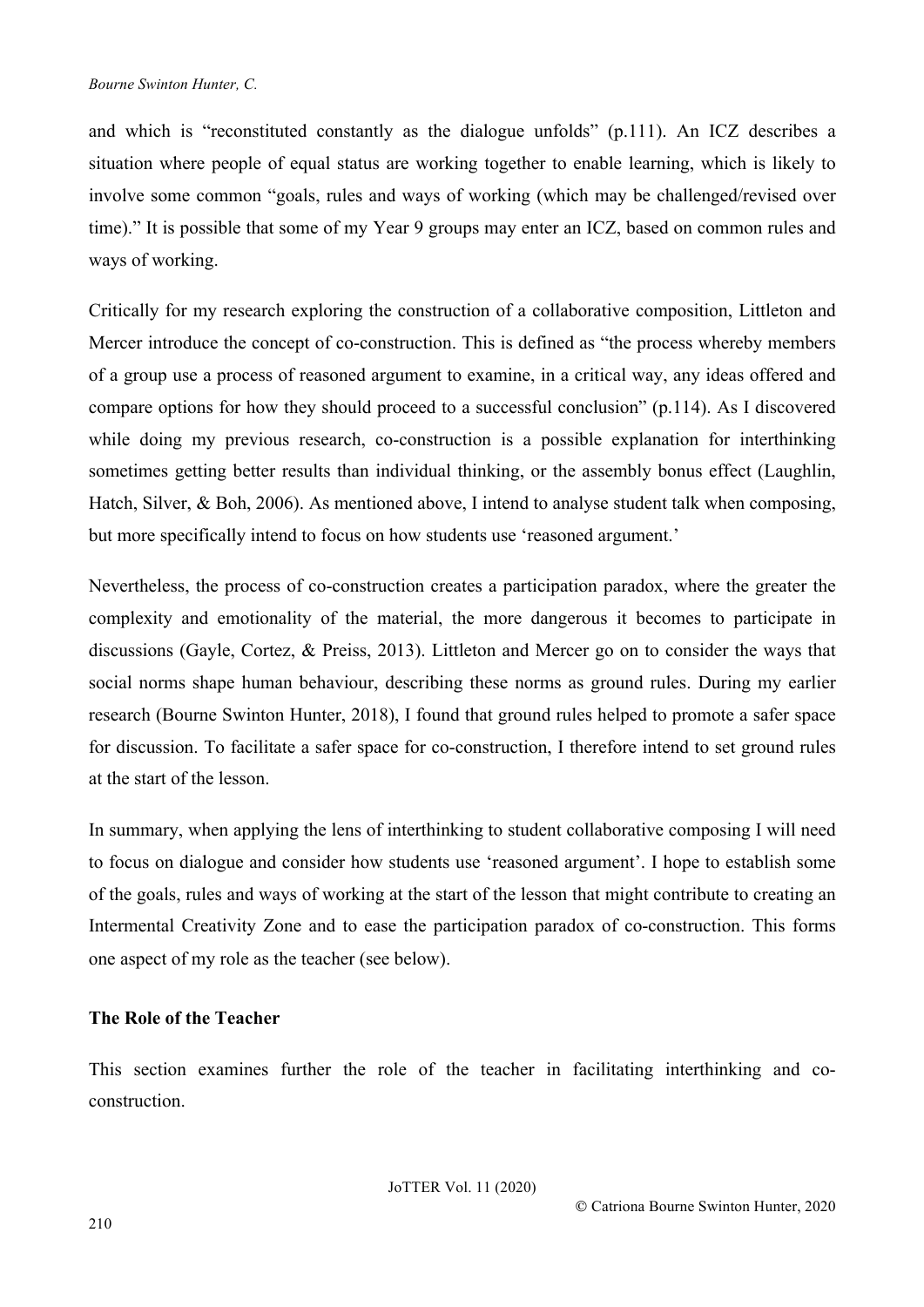In an article outlining the challenges of teaching composers, Winters describes how beginner music teachers at Oxford Brookes University are supported to develop opportunities for learner talk (Alexander, 2008) as part of the composing activity (Winters, 2012). Pupils are encouraged to explain and discuss along the way, firstly using informal expressions and then sometimes formal terms for musical ideas (Langer, 1955). Winters (2012) suggests that "as a young learner's tool bag of musical ideas and understanding grows, the role of the teacher becomes that of a guide who allows room for the co-construction of learning to take place" (p.22). She identifies the need to refine composing pedagogy to "develop awareness of the language used by pupils and dialogic language skills with beginner teachers" (p.23). Similarly, Major (2008) explores how talk is used in appraising compositions in secondary school music lessons, and considers the role of the teacher. She suggests that the teacher helps with giving students vocabulary to enhance their shared understanding.

There is therefore a need for teachers to model and question using formal and informal music terminology. Philpott and Carden-Price (2000) argue that "the sounds and musical meanings come before written notations and technical analysis" (p.166), and that teachers should ensure that there has been significant exposure to a sound or musical concept before musical vocabulary is introduced.. My Scheme of Work introduced Year 9 students to vocabulary relating to Logic Pro, film music and composing through a range of practical activities by the time they started composing for the project.

From my time-limited literature review, the pedagogy of creative collaboration in music classrooms seems unclear. Scotland-based academic Odena (2014) outlines a case study of a UK secondary school class and their teacher, which is helpful to consider. The teacher noted that there are many ways to song-write: working on the chords first, or the tune, the rhythm, the words or a combination. In Odena's study, discussion of students' assessment with the whole class provided them with an opportunity to develop constructive questioning skills and an understanding of the assessment criteria. I therefore discussed the assessment criteria with students prior to completing the project.

In a paper responding to student compositions and developing pedagogies, Reese (2003) and Webster (2012) summarise a few foundations to pedagogies for creative collaboration. These include: (i) respond first to the overall intent and expressive nature of the composition (as opposed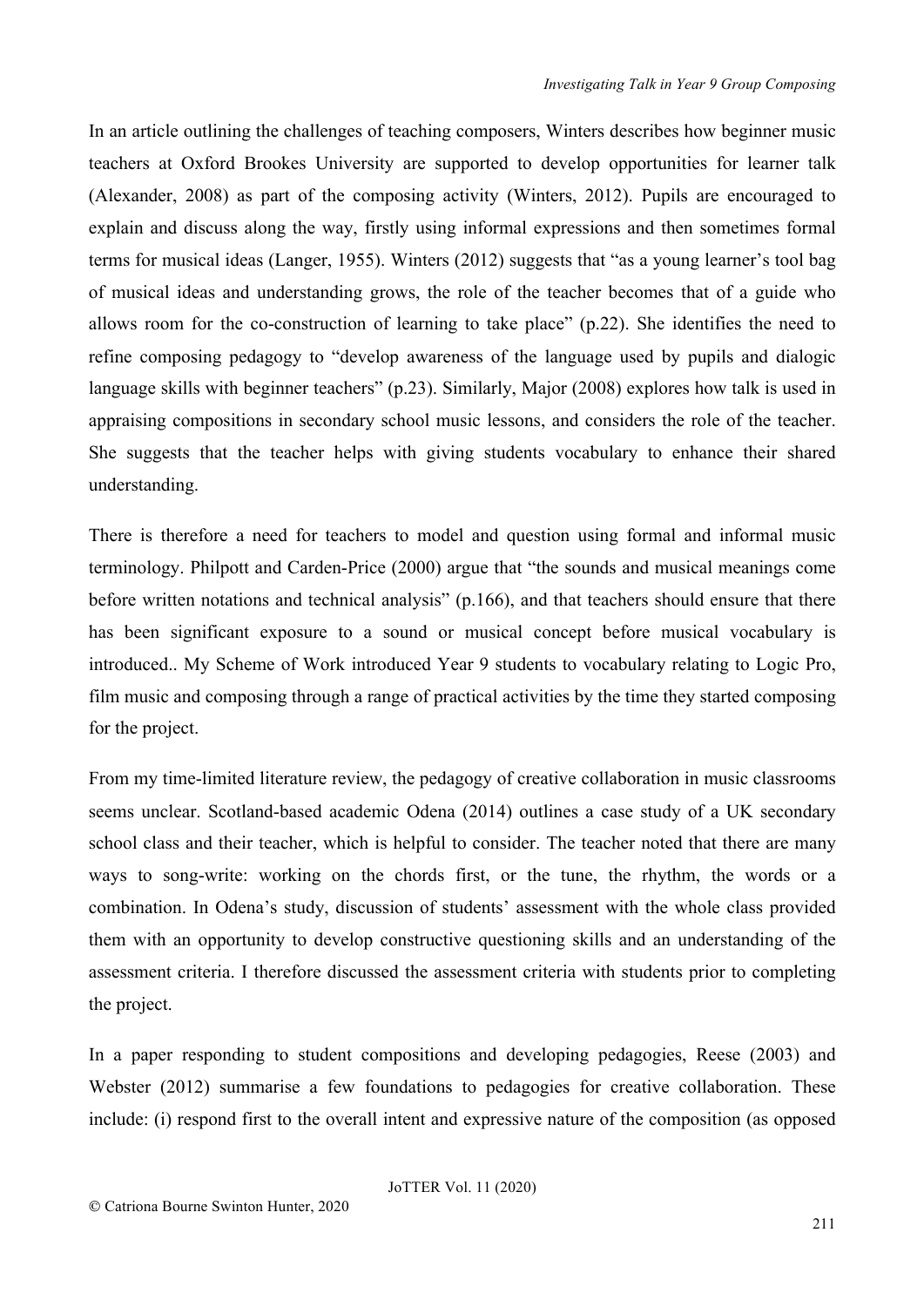to technical aspects); (ii) be receptive of the readiness of students to receive feedback; (iii) encourage improvisational thinking; (iv) listen, perform and discuss music; (v) establish a climate for revision early in the process; and (vi) ask students about their compositional process. Odena (2014) adds further suggestions, including: (i) build up rich and stimulating resources; (ii) build up a positive emotional environment; (iii) include various levels of structure; and (iv) facilitate the students' development by questioning, prompting and modelling. For my project I built up a range of stimulating resources – including a film clip – for students to use, and employed questioning and modelling.

#### **Examining 'Reasoned Argument'**

Littleton and Mercer analyse extracts of student musician talk using Sociocultural Discourse Analysis (see below). They identify three different types of talk, noting that some are more beneficial for learning outcomes than others (Littleton & Mercer, 2013). I previously employed this conceptualisation of talk (Bourne Swinton Hunter, 2018), and will draw on the same definitions here.

*Cumulative Talk*, as defined by Littleton and Mercer (2013), features acceptance and agreement of others' contributions to sharing knowledge. However, engagement is in an uncritical way. While ideas are repeated and elaborated, they are not not evaluated carefully. *Disputational Talk* features a lot of disagreement, with a competitive rather than cooperative atmosphere. Everyone makes their own decisions and there are few attempts to pool resources or offer constructive criticism. *Exploratory Talk* features everyone engaging critically but constructively with each other's ideas (which are all treated as worthy of consideration) and offering all the relevant information they have. Partners ask each other questions, answer them and try to reach agreement at each stage before progressing. Littleton and Mercer identify Exploratory Talk as most beneficial for learning outcomes.

The use of talk for learning and teaching music composition has also been researched by Major and Cottle, but their case study reports on younger students aged six to seven in a socially advantaged area of London (Major & Cottle, 2010). The study evaluates the significance of teacher questioning in encouraging quality dialogue. Findings highlight both the significance of the role of the teacher in scaffolding and encouraging children's thinking and learning through dialogue, and the importance of talk and evaluation as a part of reflective music composing activities. The authors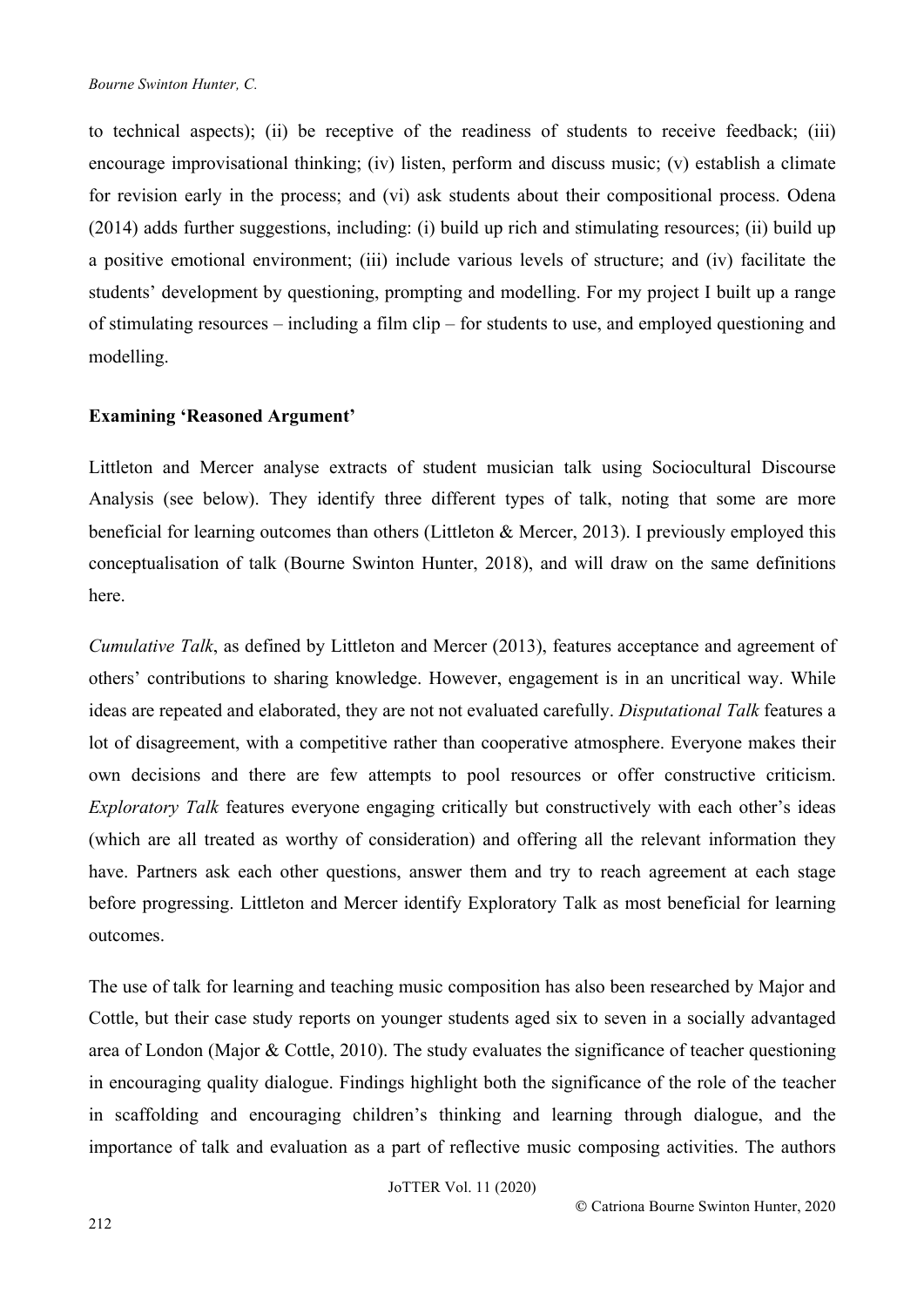suggest that future research might consider not only the dialogue, but the 'unspoken' language of the music composed. The importance of this aspect had been previously demonstrated, as string quartet performers frequently used musical demonstration to make their points clear (Bourne Swinton Hunter, 2018).

In summary, I therefore need to consider the use of different types of talk and consider when and why students might play music as an alternative to talking. Furthermore, several authors in this literature review (Reese, 2003, Major & Cottle, 2010, Webster, 2012, Odena 2014) note that questioning is a key component of compositional pedagogy. Consequently, in my project I aim both to be reflexive in my own teaching practice and to consider my use of questioning.

#### **Summary of Research Gaps**

Several lessons are taken forward into my project from this literature review. As advised by Odena (2014), it will be important to consider my own teaching and take a reflexive approach. I will need to share success criteria with students, in addition to using appropriate questioning (Reese, 2003, Major & Cottle, 2010, Webster, 2012, Odena 2014), stimulating resources (Odena, 2014), setting ground rules (Littleton & Mercer, 2013) and introducing them to formal and informal musical terms (Winters, 2012). When conducting analysis, I will focus on student talk (Littleton & Mercer, 2013) but also need to consider musical demonstration (Major & Cottle, 2010).

Several gaps are identified in the literature:

- 1. There is limited literature on the pedagogy of creative collaboration in music classrooms.
- 2. There is a need to refine composing pedagogy to develop awareness of the language used by pupils and dialogic language skills (Winters, 2012).
- 3. There is a need for teachers to address co-operative learning techniques and provide guidance and practice in using them (Odam, 2000).
- 4. There is a gap in the literature considering the musical and non-verbal aspects of collaborative composition (Major & Cottle, 2010).

To address these gaps, it is necessary to refine them into research questions. I would like to focus particularly on filling the second 'gap' above.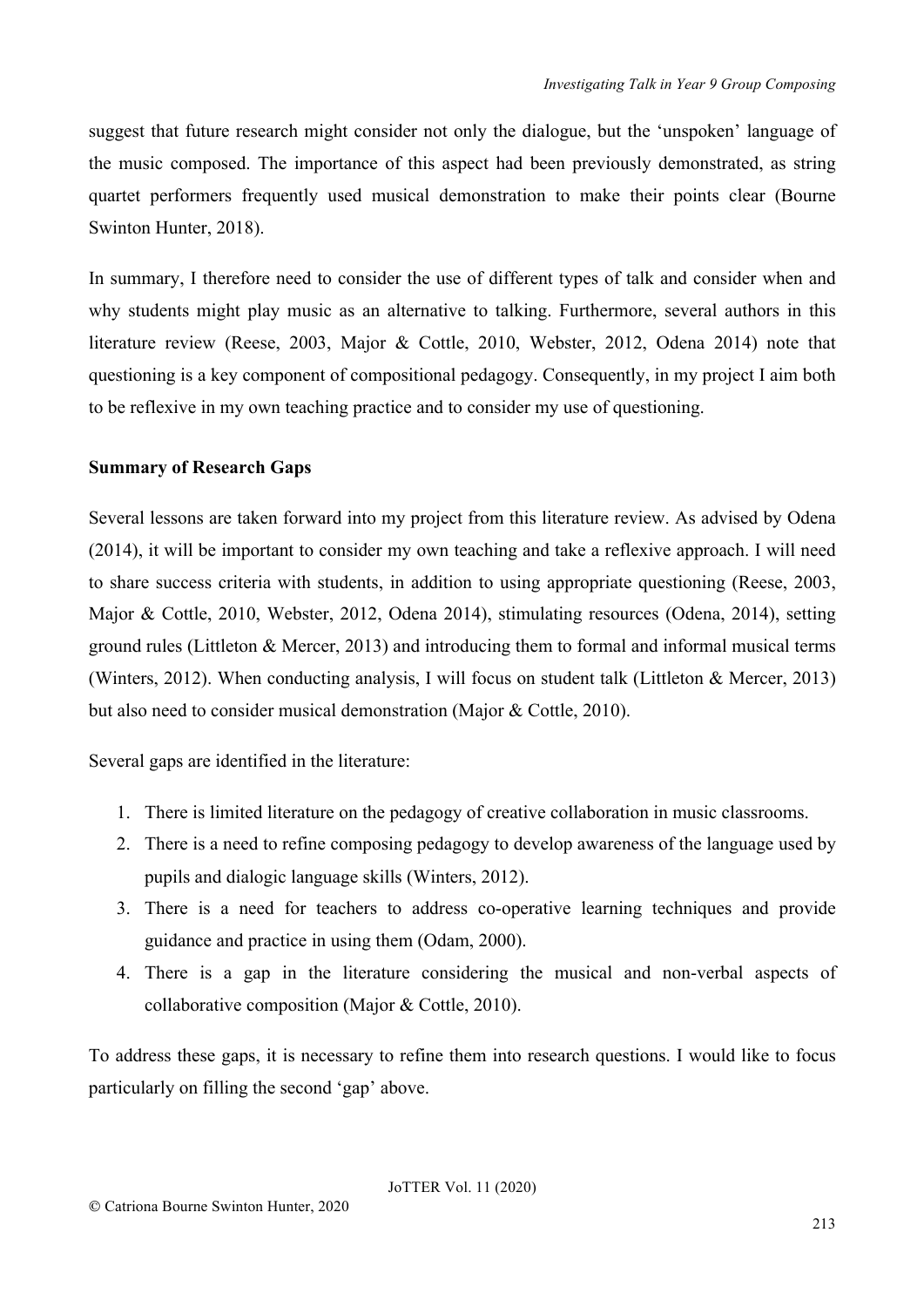## **Research Questions**

As in my previous research (Bourne Swinton Hunter, 2018), my line of questioning is inspired by that of Perkins (2013). Based on the gaps in the literature (see above), two overarching research questions guide my research project.

*What is the co-constructed nature of collaborative composing using music technology in Year 9 student groups?*

*How do different students participate in, construct and learn from collaboration with other group members through verbal and non-verbal means?*

The first question focuses on the nature of the process, whereas the second question allows for differentiation by considering students' individual responses and actions. The answers will contribute to existing research by applying the interthinking conceptual lens to the context of composition in secondary schools.

## **School Context**

The school in which I was to conduct my research was a mixed-gender secondary school from ages eleven to eighteen. The school had a three-year GCSE program and so the students in this study had elected to continue with Music as a GCSE subject choice. I designed the research to fit with their GCSE syllabus, which included the topic of film music.

# **Epistemology**

This research adopts a relativist ontology, assuming reality to be socially constructed by students and teachers. One students' perception of the composition process may be very different to another. A social constructivist epistemological stance is therefore fit-for-purpose, emerging from a larger postmodern epistemology recognising that no one true reality exists (Nath, 2014).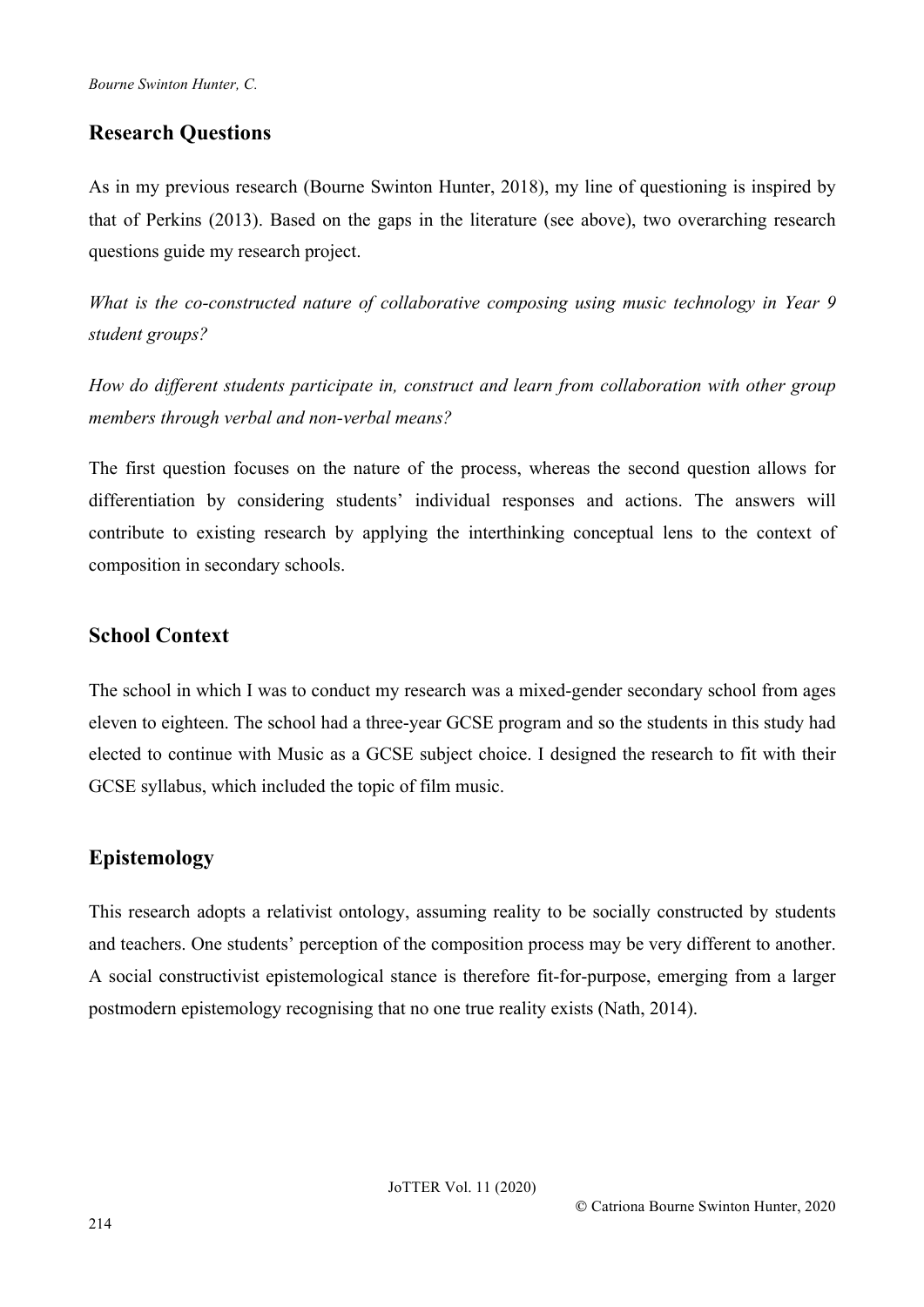## **Methods and Methodology**

Having established the use of constructivist epistemology, this section justifies the use of qualitative methodology. It goes on to provide the rationale for using a case study approach as opposed to action research, as well as outlining methods of data collection.

## **Qualitative Inquiry**

For research based on constructive epistemology, a qualitative approach is appropriate, since the qualitative researcher attempts to preserve "the multiple realities, the different and even contradictory views of what is happening" (Stake, 1995, p.12). Creswell (2009) notes that qualitative research requires a natural setting in which researcher and participant interact face-toface. In this case, the research setting is my placement school, where I naturally interact with students and they interact with each other as a matter of course.

Creswell also notes that qualitative enquiry requires: multiple sources of data, inductive data analysis and emergent design, a focus on participants' meanings, a guiding theoretical lens and a holistic account. I use two means of data collection (as detailed later), as well as analysing both inductively and deductively. I use the guiding conceptual lens of interthinking (see above) and, as a teacher, I aim to take a holistic account of my students' realities.

## **Case Study – or Action Research?**

This study employs a case study approach, aiming to investigate empirically and gain deep understanding of bounded phenomena (meeting the criteria of case study as defined by Smith, Alasuutari, Bickman, & Brannen, 2008). The bounded system in my project is that of a Year 9 class, with two pairs of students as units of analysis. Denscombe (2014) describes a case study as an inquiry into "something that already exists [...] not a situation that is artificially generated for the purposes of the research" (p.77). The class with which I am working existed prior to the project, and the topics of composition/music technology/film music are all covered under their exam syllabus, providing a pre-existing challenge.

It could be argued that there are elements of action research to this project. Since I am teaching this class myself, and not watching from the sidelines as an observer, I need "to focus on aspects of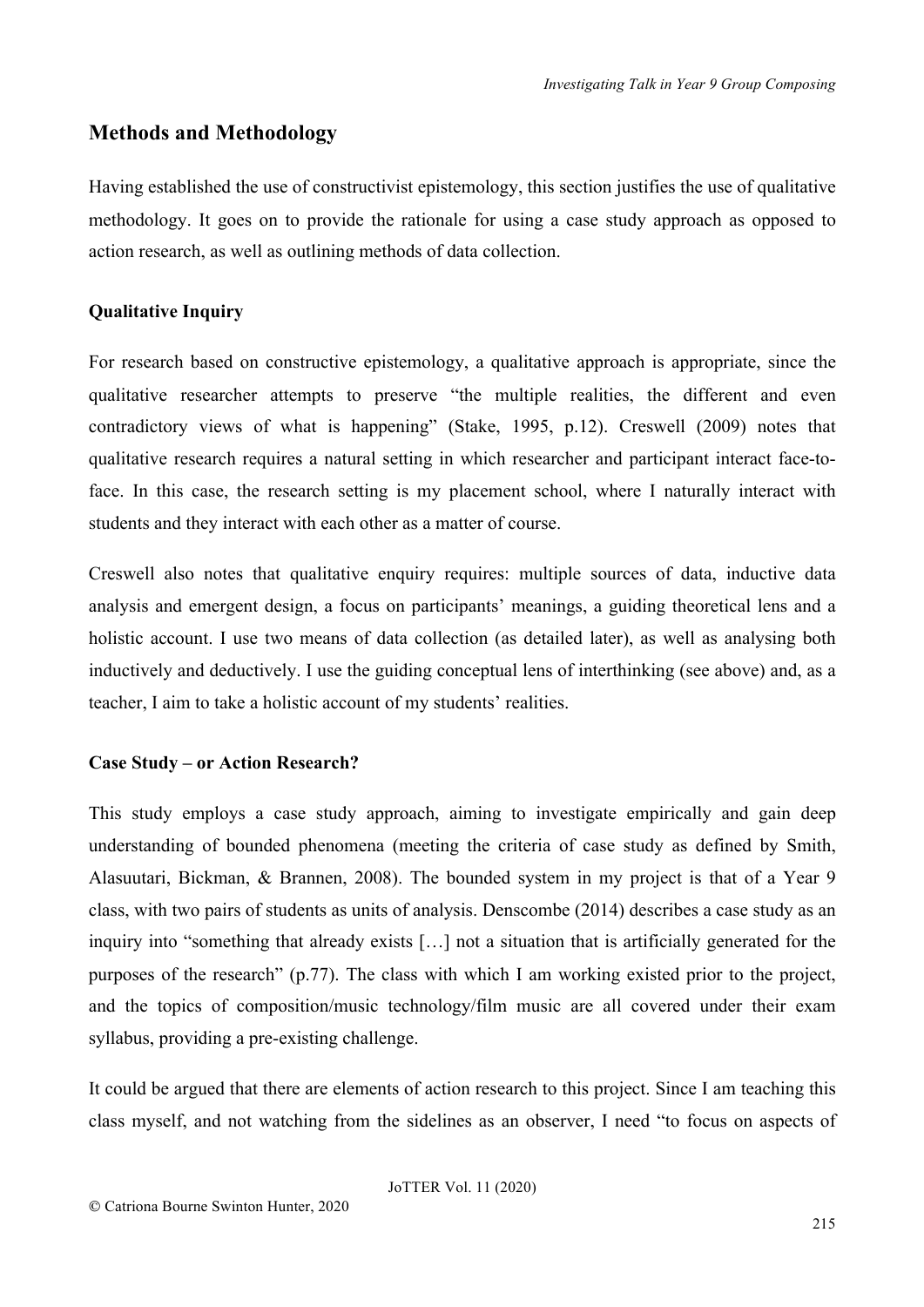[my] own practice as [I] engage in that practice," which is a characteristic of action research (Denscombe, 2014, p.149). Furthermore, Elliott (1991) identifies the trialling of new curriculum content as a key feature of action research: "Curriculum development is not a process which occurs prior to teaching [but] through the reflective practice of teaching" (p.54). Although I am guided by the examination syllabus, I wrote my own scheme of work introducing the stimulus material of the James Bond film music themes. These themes included the Bond *leitmotif* (musical idea associated with a character, object or place, often used in film music).

However, while there may be elements of action research to this project, my research questions (as set out earlier) focus on developing awareness of the language used by pupils and dialogic language skills. Developments to my teaching practice are only a positive side-effect. For this reason, a case study is more fit-for-purpose. I have chosen to use case study to understand the learning of its participants intrinsically and instrumentally (Stake, 1995), and further illustrate the phenomenon of interthinking. It is simultaneously exploratory and descriptive (Yin, 1994).

#### **Data Collection Methods**

As demonstrated above, qualitative enquiry requires multiple methods. This study uses semistructured interviews and observations of students' dialogue.

## *Interviews*

I initially hoped to use focus group discussion to understand how interthinking took place in each pair, using a group interaction as part of the method for understanding group interaction (Kitzinger, 1995). Unfortunately, in Pair 2 (see later) a student did not turn up at the requested time for a focus group interview. I therefore had to conduct interviews with this pair on an individual basis.

Interviews, whether in a focus group or on an individual basis, have the advantage of collecting data on things that would not otherwise be noticed during observation. However, one limitation of focus groups is that of dominant voices, where one or several group members dominate the discussion so that theirs is the only opinion clearly articulated (Smithson, 2000). Smithson identifies an approach to limiting dominant voices by aiming for focus groups to be homogenous in terms of sex, age, education and current occupational position. With the exception of sex, this was the case in my study - an inherent by-product of researching in the Year 9 classroom setting.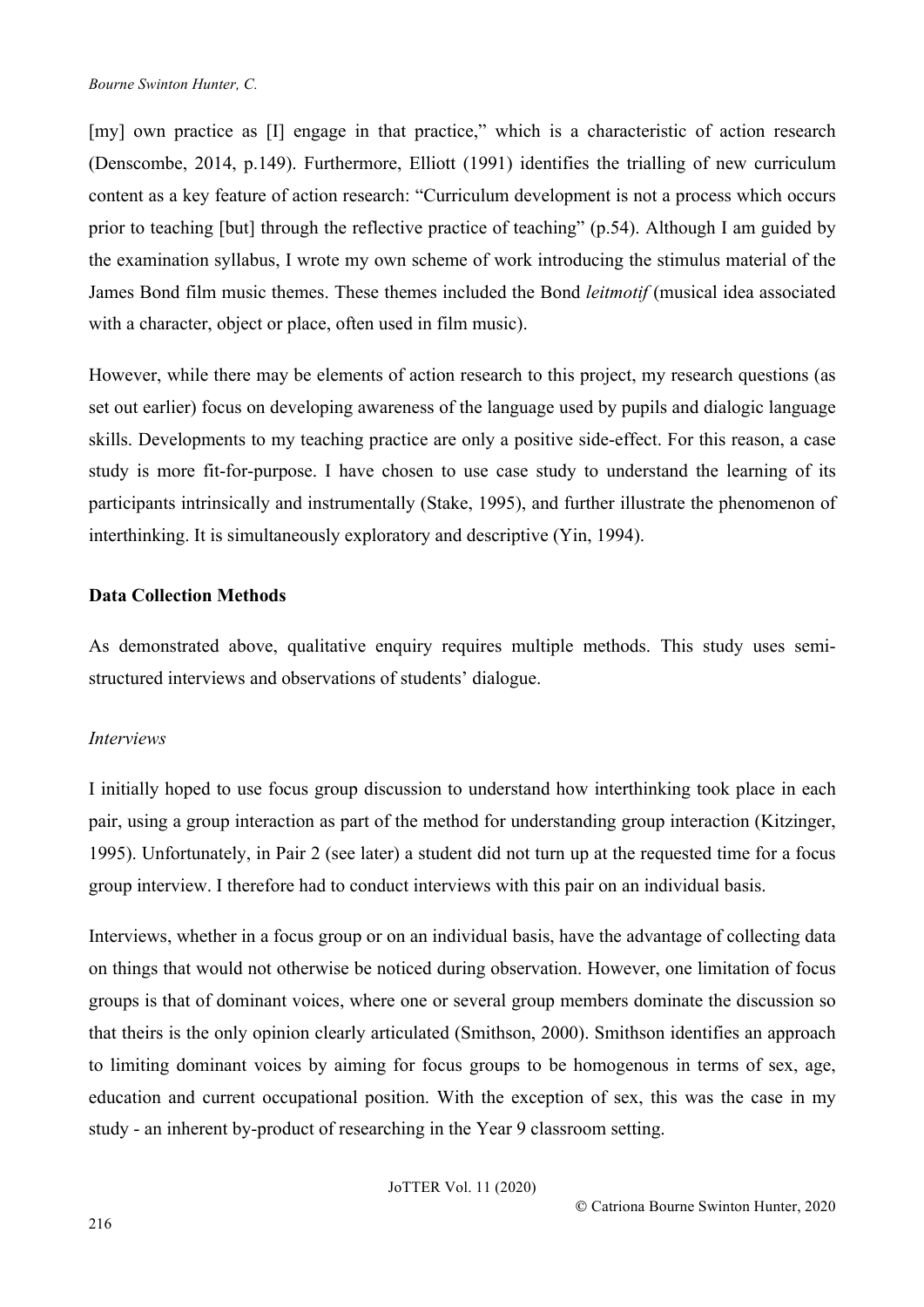Semi-structured interviews were employed to probe and expand the interviewee's responses (Rubin & Rubin, 2011). Berg (2007) suggests that researchers use a basic checklist to help cover all relevant topics, allowing for in-depth probing while ensuring that the interview remained within the following study parameters (see also Appendix 1):

- Personal experience of composing
- Personal experience of using music technology
- Compositional process for the task
- Roles within the pairing

In summary, the project uses interviews to ensure that important aspects that might not be observable are included in the data. A checklist was used to ensure relevant topics were covered.

#### *Observations*

Observation is defined as the systematic description of events, behaviours and artefacts in the social setting chosen for study (Marshall & Rossman, 1989). It typically takes place in participants' normal environment (Munck & Sobo, 1998), allowing the researchers to (i) determine who interacts with whom, (ii) grasp the nature of communication between participants, and (iii) check how much time is spent on various activities (Schmuck, 2006).

Observations in this project took place during lesson time, when students were composing with their partner. It was chosen to illustrate further the nature of 'interthinking' between students. Observations focus on participant dialogue, taking place in students' normal environment: the social setting of the classroom. The conversation data was transcribed and analysed using sociocultural discourse analysis (see Findings).

## **Research Design**

This section outlines the decisions made on sampling of participants and observed period, in addition to ethical considerations.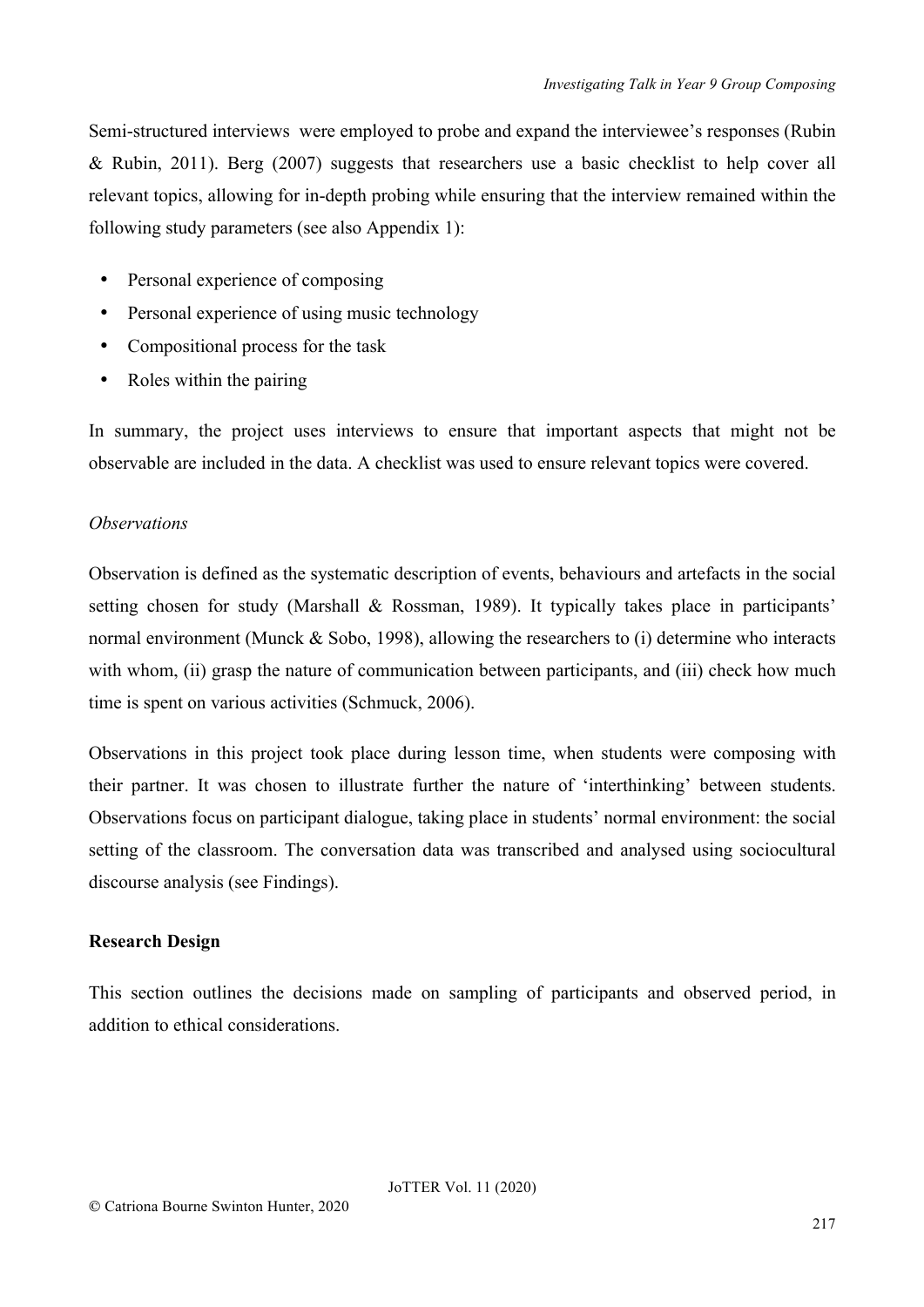## *Sampling of participants*

I sampled a Year 9 class as their curriculum mandated an introduction to Logic Pro. This provided an excellent opportunity to investigate collaborative composition (since students were required to share Macs in pairs anyway due to a shortage of resources).

When sampling pairs to analyse, to limit dominant voices I chose pairs where both students were of a similar ability level, as well as the same age and education (inherent to their class situation). Students could choose their own pairings, since this was what normally happened in my placement school and, as mentioned previously, this study is intended as a case study rather than true action research.

In summary, I selected two pairs as units of analysis, focusing on groups where all students were at a similar level. These students were described as 'high-ability' by the regular class teacher. Pair 1 comprised two students whom I refer to as Joe and Alice. Pair 2 comprised two students whom I refer to as Harry and Freddie.

## *Sampling of observed period*

As previously discussed, I chose to refine my research to focus on the first four of Fautley's phases of composition (2005): (i) Initial confirmatory phase; (ii) Initial stage of music generation; (iii) Manipulation of musical material; and (iv) Refinement work. I therefore observed students during the first lesson of composing their James Bond underscore. Semi-structured interviews took place after the final lesson, when students had had the chance to reflect on both the process and the outcome.

## *Ethical considerations*

During this research working with students, efforts were taken to protect students' identity in accordance with British Educational Research Association (BERA) ethical guidelines (BERA, 2011)*.* Participants gave informed consent and were informed of their right to withdraw from the project at any time.

Students participated on a voluntary basis and did not receive an incentive or payment for involvement in the project. Research impact on participants' workloads was considered, with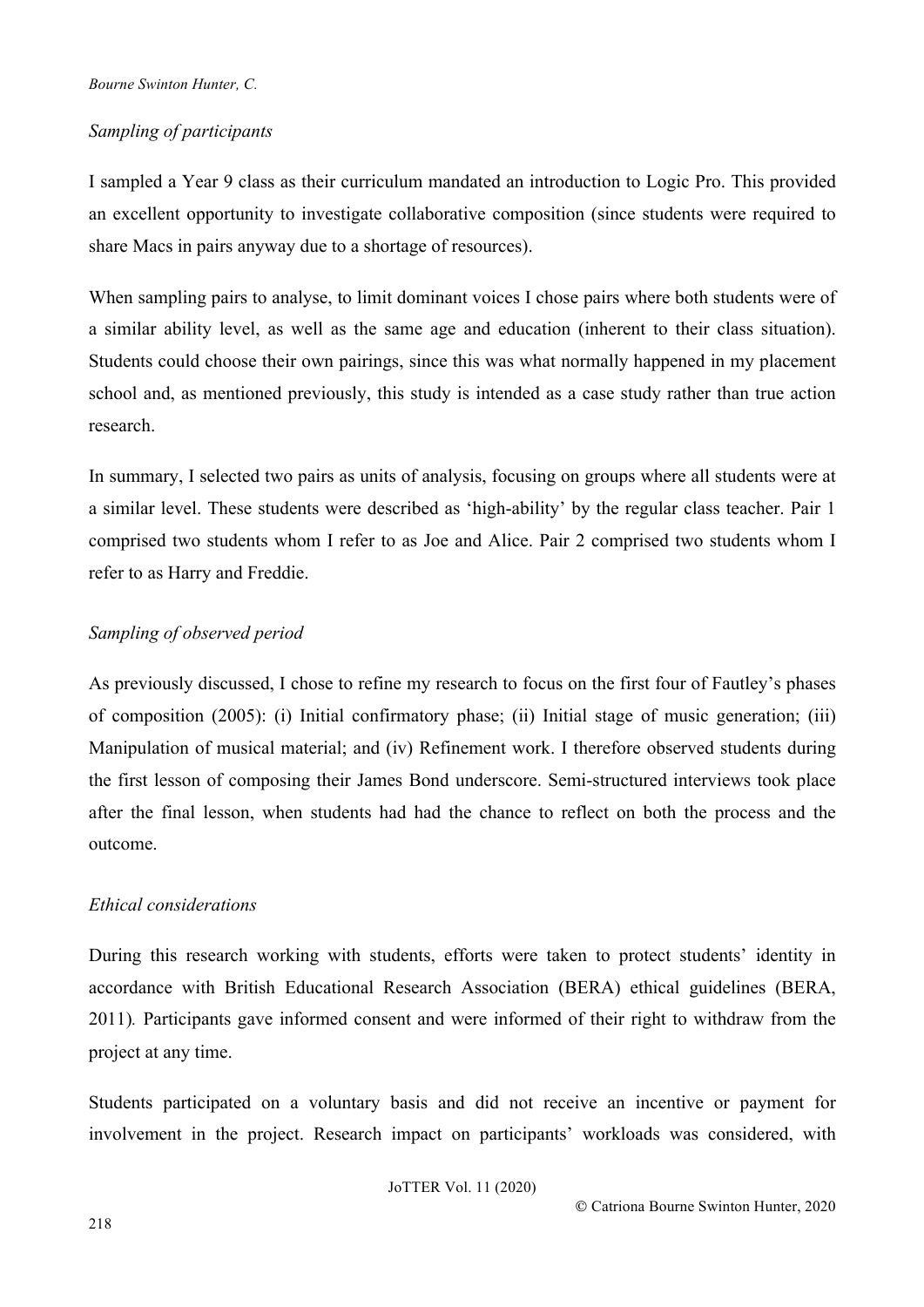observations taking place during regular lesson time and interviews at lunchtimes convenient to them.

Since audio recordings using a digital recorder were used to collect data for this project, I followed the advice of the school's Data Protection Officer. I obtained verbal consent from the students and explained to them what I was going to do with the recordings. I also clarified that if a student did not give consent, I would not use their recording.

Anonymising qualitative research data can be challenging. Anonymity is a continuum (Scott, 2005), and researchers must balance protecting participants' identities with maintaining data integrity. Saunders, Kitzinger, & Kitzinger (2015) also note the difficulty of guaranteeing complete anonymity, as anyone closely tied to the research setting will likely be able to recognise participants. They suggest choosing pseudonyms without revealing too much about participants' ethnic and cultural background. I therefore used a random name generator to assign pseudonyms to my students.

## *Stages of Research*

To answer my research questions, I designed a scheme of work to take place over eight lessons during 2019. Initially students learned how music is used in films, before being introduced to using Logic Pro and finally composing their own underscore to a James Bond trailer. This meant that they had developed a knowledge of relevant formal and informal musical terms prior to composing, through teacher modelling and demonstration of concepts through practical tasks. **Figure 1: Project Stages**

Figure 1 outlines each project stage. After delivering four lessons of the scheme of work introducing the topics of film music and Logic Pro, two groups were selected to participate in the project. In Lesson 5 all groups started to compose. Each pair was initially observed from audio recordings and interviewed. This was followed by analysis to answer my research questions.

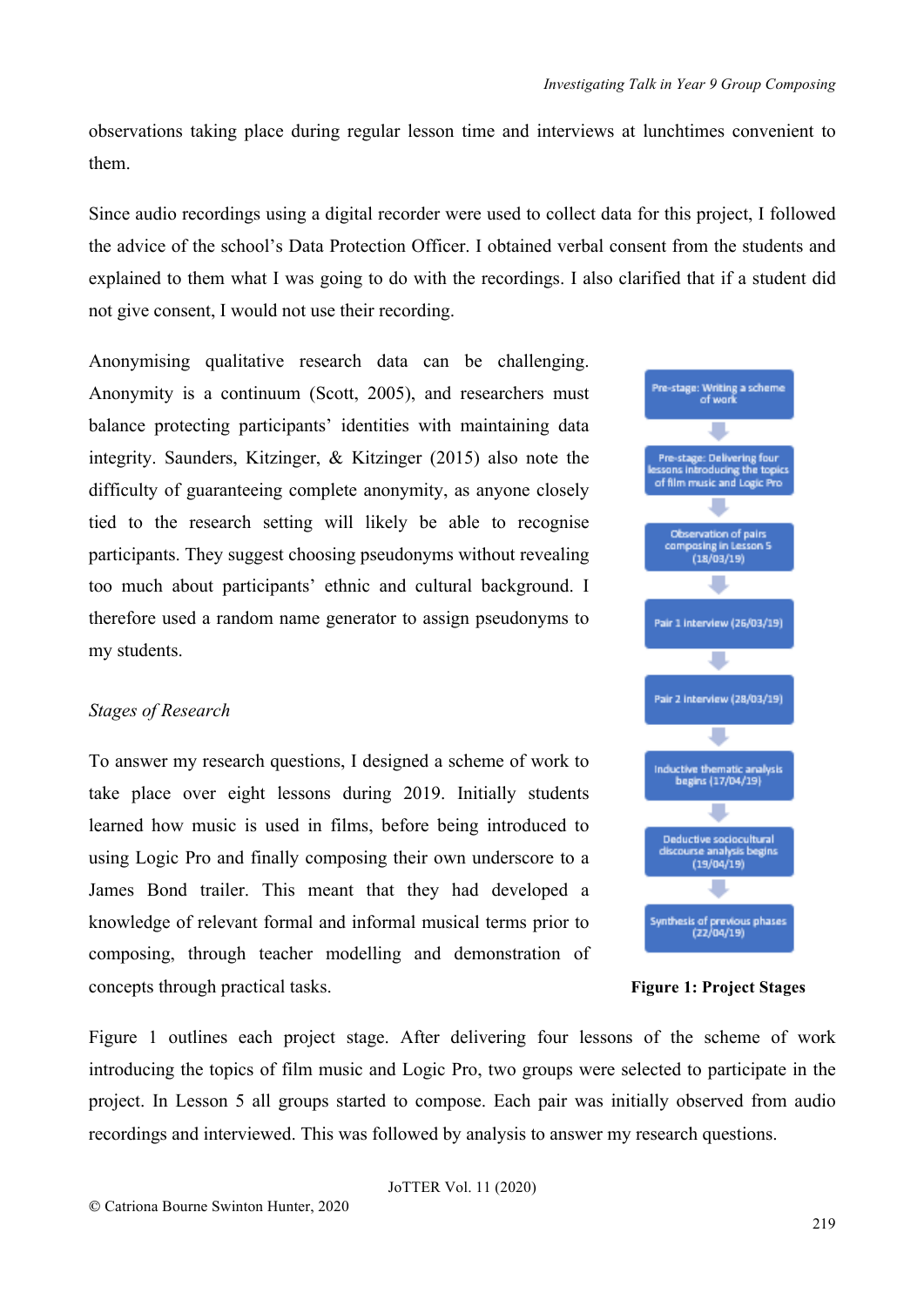## **Analysis**

This project used a hybrid analytical approach after fieldwork was complete. It incorporated sociocultural discourse analysis and thematic analysis, using both deductive and inductive processes at a latent level.

## *Thematic analysis*

Inductive thematic analysis was prioritised within the scope of this project, in line with the description of qualitative studies (Creswell, 1998) and with a particular view to answering Research Question 2. Braun and Clarke (2006) note that "inductive analysis is a process of coding the data without trying to fit it into a pre-existing coding frame" (p.12), and this project follows the process they suggest. After transcribing interview material, I generated initial codes i.e. "the most basic segment, or element, of the raw data or information that can be assessed in a meaningful way regarding the phenomenon" (Boyatzis, 1998, p.63). I then considered how different codes combined to create overarching themes, which were then defined and named.

## *Sociocultural discourse analysis*

This project used the analytic method employed by Littleton and Mercer (2013, p.12) in their research on interthinking, known as sociocultural discourse analysis (SCDA). This was used with particular reference to Research Question 1. SCDA examines the content of language, rather than its organisational structure, and considers how it functions for the pursuit of joint intellectual activity. SCDA recognises three types of talk: disputational, cumulative and exploratory talk. These types of talk are not devised to be used as the basis for a coding scheme, but as a frame of reference. I have previous experience of using SCDA deductively.

In this project, I used SCDA qualitatively, i.e. I examined episodes of interaction between students when composing using Logic Pro, to understand how they invoke and create knowledge. After transcribing audio recordings of students composing, I then analysed deductively with a view to identifying types of conversation (as described above) that contributed toward learning outcomes, identifying conversation features such as direct elicitations, confirmations and reformulations.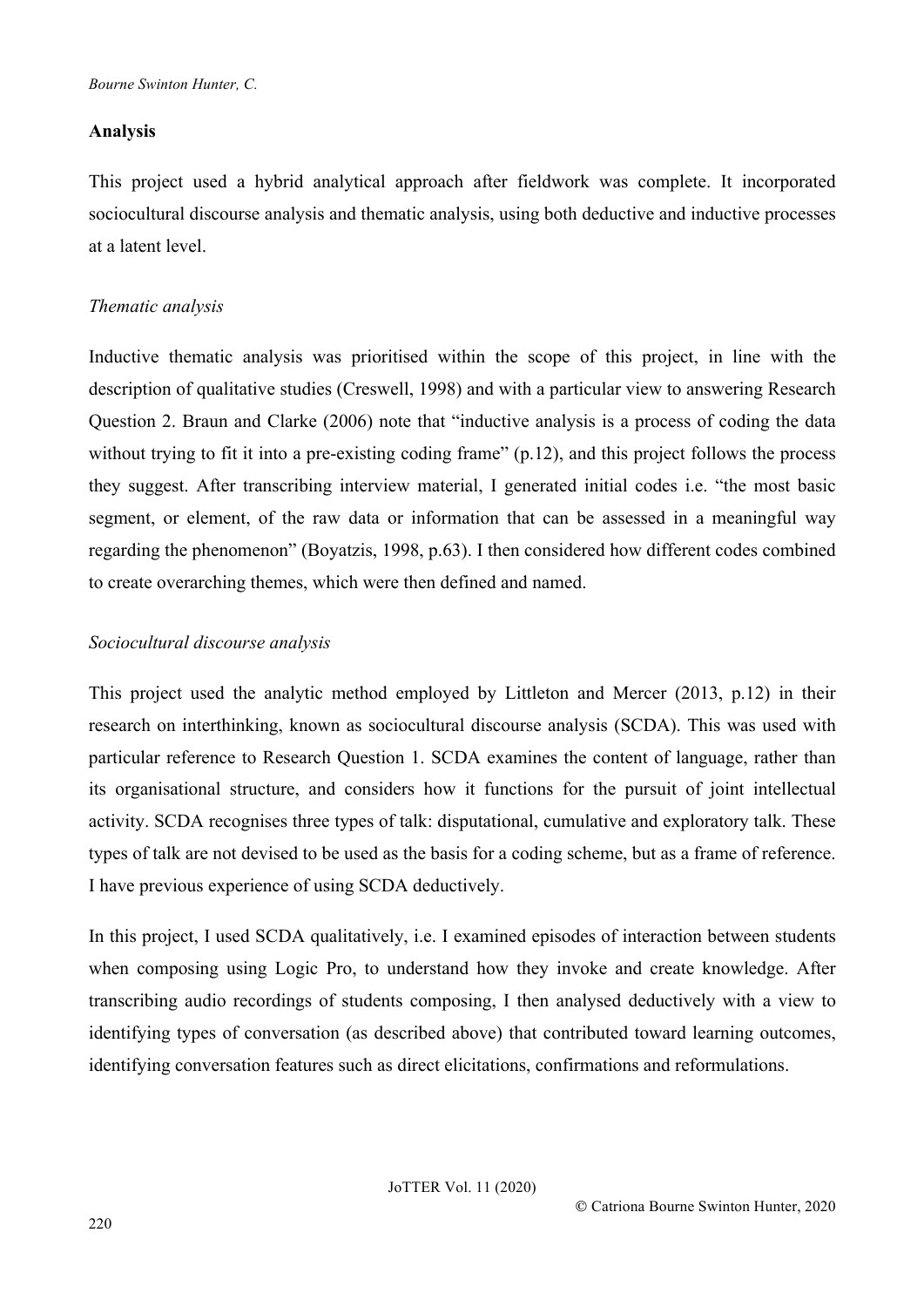#### *Bias*

Primary methods of acquiring data were through interviews and observation. Both methods can prove potential sources of bias, and this section addresses viable solutions.

Prior to this research I was already acquainted with individual students from teaching the Year 9 class a unit on samba. A rapport with participants can provide good quality data, as participants are more likely to cooperate in completing the research (Lavrakas, 2008). However, Hammersley and Atkinson (1986) identify potential bias arising from 'over-rapport,' where avenues of investigation in interview are closed due to the possibility of appearing antagonistic. Students might be reluctant to appear antagonistic due to the power imbalance between them and myself, a figure of authority. To minimise the chance of this affecting their answers, I informed students at the start of the interview that there were no 'right or wrong' answers and that I would not be grading them on their work.

Observation is a potential source of bias. My main concern was the Hawthorne or observer effect (Shipman, 1997, as quoted in McDonald, 2005), when a researcher unintentionally alters the very nature of the work they are trying to research. In particular, the observer has high salience during adolescence (Wolf, Bazargani, Kilford, Dumontheil, & Blakemore, 2015), which is pertinent since my students were in Year 9. Following the precedent set by Littleton and Mercer (2013), I therefore recorded students composing and have not analysed discussion from when I was present.

To ensure further validity and reliability, a range of design checks were put in place. The key terms of 'co-construction' and 'interthinking' were defined in relation to existing literature within the fields of music and education, and triangulation was employed between interviews and observations.

## **Findings**

This section outlines the findings of thematic analysis of interview data and sociocultural discourse analysis of observation data.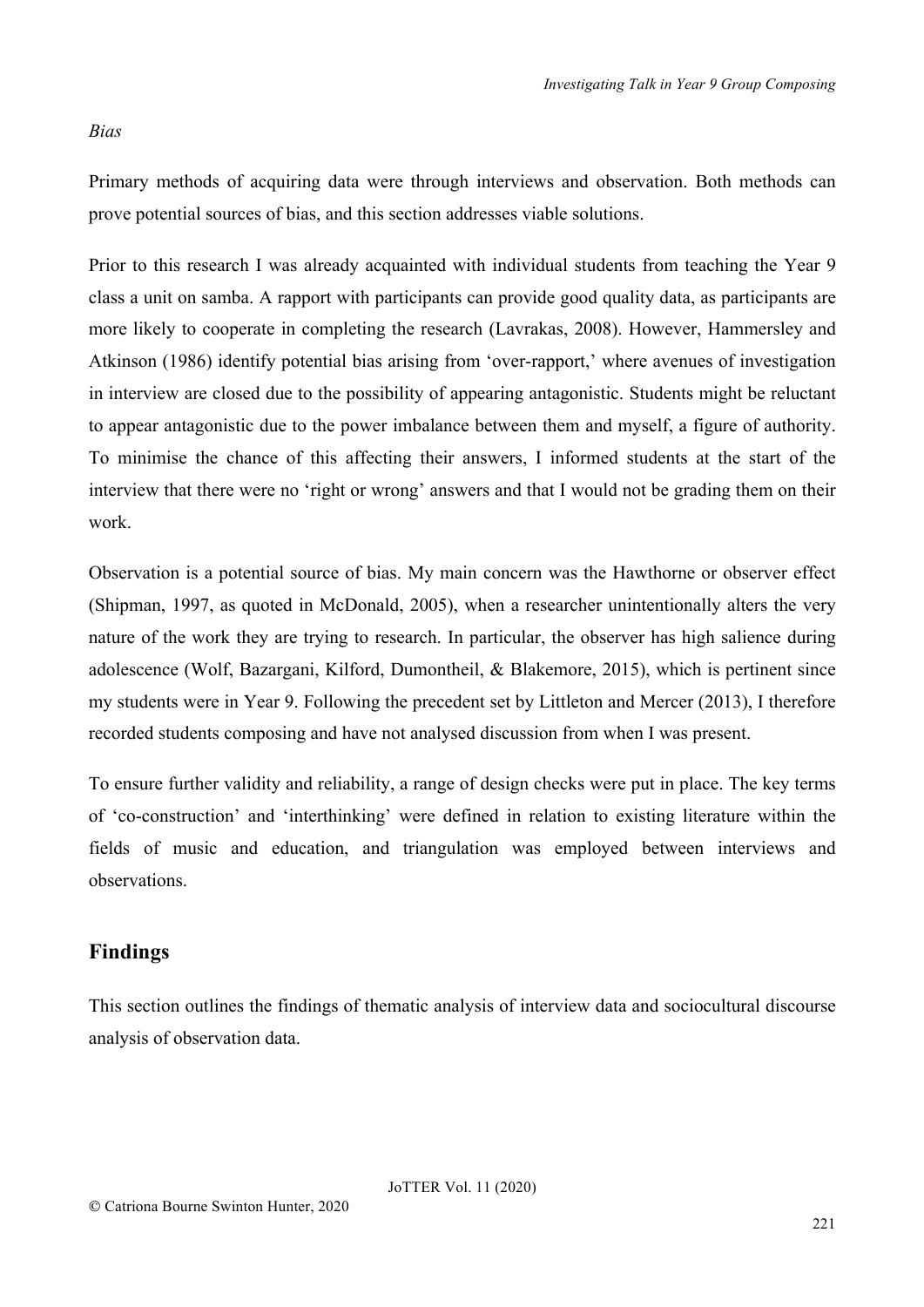#### **Thematic Analysis**

Themes emerging from the data include: the importance of informal learning, the different dynamics between the two pairings, and the use of the James Bond musical stimulus provided as a starting point for composition. The Zone of Proximal Development was also considered.

#### *Informal learning: setting the scene*

Students from both pairs described this collaboration composing activity as enjoyable. Alice said that 'we worked well together and had fun doing it' with relevance to this collaborative project, and Freddie said that 'it is fun; I enjoy music.' Harry explained that he found the project rewarding as 'it helped me to understand how music technology works.' Intriguingly, when asked about previous composing activity, students did not refer to school classes but their own informal learning – despite having composed in previous Key Stage 3 class lessons. Harry said that once a week 'for fun I just sit at the piano and press random notes and see if they work', and Alice described her prior composition activities as 'mucking about' at home. Joe and Freddie described a more structured approach, with Joe saying that he had been composing at home 'writing it down and then editing it,' and Freddie describing that he had 'done some [composing] out of school mainly on the piano… I've written chord progressions that I like and melodies on top, jazz and Latin…' Joe and Freddie had each had some prior experience using Logic Pro at home. Joe said that he had been experimenting with it about twice a week for the past six months, and Freddie said that 'I've used it quite a few times at home. When I'm asleep, I have an idea and write it down.' During classes, Freddie demonstrated an advanced awareness of Logic's capabilities, noting that automation could change other musical aspects in addition to volume. In contrast, Alice said that she had had no experience with the program and Harry said he had done a bit in Year 8 classes. Each pair therefore had one student more experienced with Logic, and one less experienced person.

## *Different dynamics?*

There was a different dynamic in each of the pairs. In individual interviews both members of Pair 2 described an imbalance in their contributions to the project. When describing how Pair 2 dealt with the challenge of creating original material, Harry went on to say that: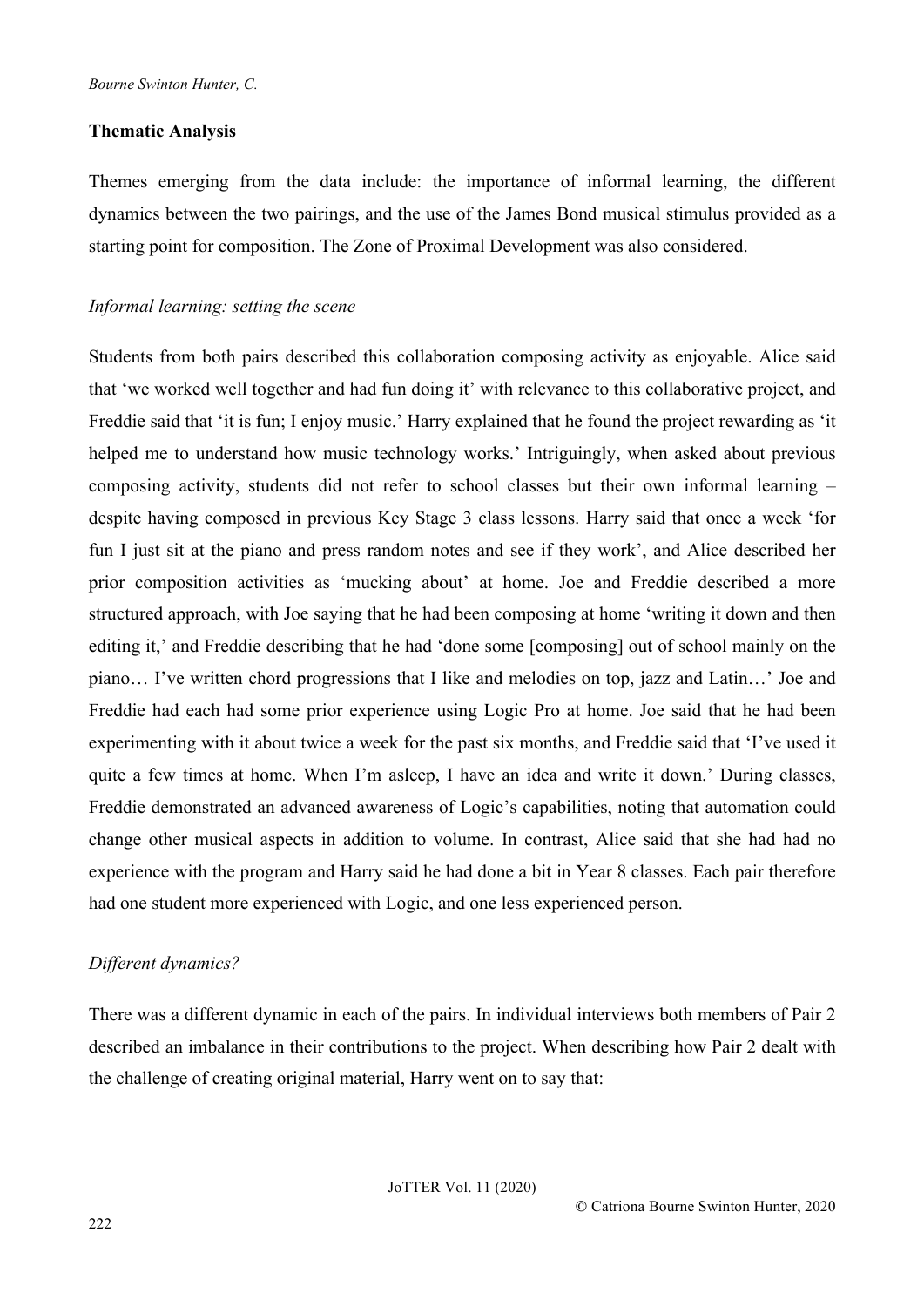Freddie was inspired and came up with something else – we went with that epiphany. We were struggling to find an original part to put on it, and in between the space of first period on Monday to break he came up with something in second period and we just chucked that on.

#### (Interview with Harry)

Furthermore, Harry said that 'I haven't worked with people composing before - I thought it was quite tough to get my ideas across. Sometimes Freddie overshadows me.' Freddie's account corroborated: 'I think I took over a little bit too much, I think I should step back next time.' This was apparently not due to a mismatch of engagement, with Harry saying that 'I think Freddie had a general idea of where it was going in the first place, but I threw ideas at it like let's have that idea on the flute or the brass to see how it would work.'

However, Freddie demonstrated an awareness of how his lack of collaborative experience might have affected this dynamic, when asked what he would do differently next time.

> [I would improve] how productive or effective we've been – it's been quite a slow process compared to on my own. I work on my own normally; I'm not used to composing with other people. I'm used to playing what I hear and to channelling my ideas, but working together is using other people's ideas.

> > (Interview with Freddie)

In contrast, Pair 1 seemed to view their contributions as being more equal, albeit in different capacities from lesson to lesson. Joe said that 'Alice was more hands-on with the piano. I was editing and recording what she was doing - although last lesson, Alice was on the computer.' The two students seemed to have had a similar overall vision, with Joe saying that 'We both wanted to go for the same kind of atmosphere for each scene, and we knew what we wanted to do from the beginning really.' They noted that specific skills were required to collaborate, with Alice saying that 'there are a lot of ideas that you have to know how to organise' and Joe noting that 'you have to listen to what other people want to do.' Ingram and Hathorn (2004) suggest that there is a difference between cooperation ('divide-and-conquer' in which an assignment is split into equal pieces) and collaboration (students discuss all parts of the assignment in conjunction with each other). Pair 2's work seems to fall more in the latter category.

The two pairs' formations happened differently, which perhaps accounts for the different dynamics. Pair 1 said that they'd chosen to work together as they'd been 'friends since the beginning of Year 7' and had worked together in a group before. In contrast, the explanation for Pair 2's formation from both students was that they were both involved in an extra-curricular activity that would mean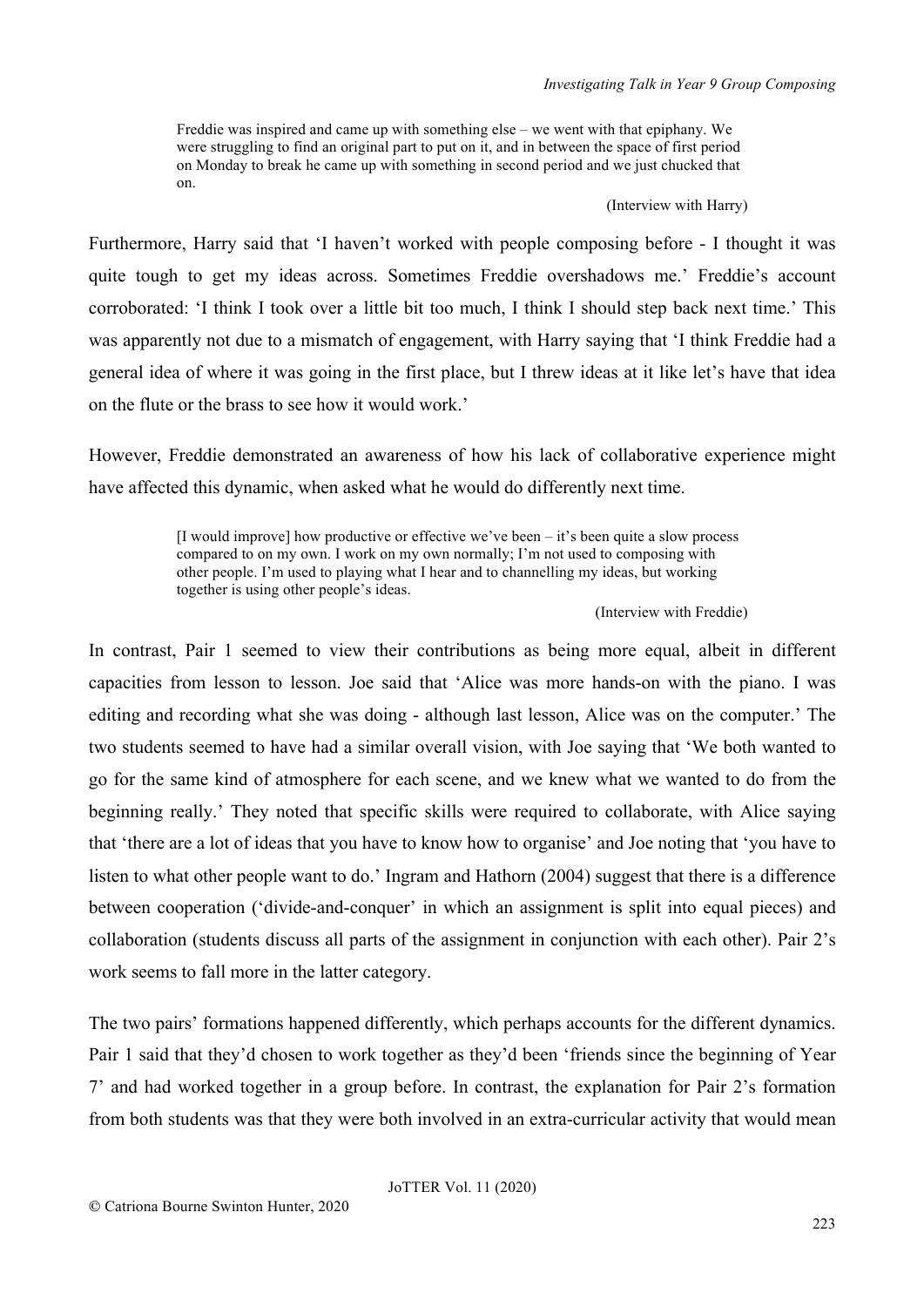#### *Bourne Swinton Hunter, C.*

they would miss a lesson, so it was more 'practical' and 'convenient' to work together [Harry]. Both Pair 2 students also said that they had not worked with each other before.

## *Compositional process*

Both groups took similar initial steps to composition, focusing on use of the Bond leitmotif as well as referring to the success criteria. In Pair 2, Freddie explained that 'we watched the clip first and then we just talked about which leitmotifs we could use and looked at the criteria.' Harry agreed, saying that 'I think first off we started using the leitmotifs to get us started, and we played around with different things until we found one that worked. We did the same for finding instruments, and then composed our original material.' This 'playing around' perhaps demonstrates a preoccupation with playfulness rather than following a rigid process. This triangulates with Freddie's account that 'we didn't have much time to prepare so we didn't think about an approach.'

Pair 2 said that similarly, the first thing was to 'watch the whole thing through' [Alice] and then 'choose the leitmotif' [Joe]. Joe also referred to the success criteria, and furthermore described explicitly how Pair 2 met requirements, saying that they 'considered instrumention, tempo, using the leitmotif but not making it too obvious by changing the chords underneath.' The apparent consideration of elements in a structured manner contrasts with Pair 1's approach and triangulates with findings from sociocultural discouse analysis. Joe also used the success criteria to explain how they might have improved the piece further with more time: 'using layering, making it a thicker texture, that would give variety… We could add a drumbeat too.'

Joe and Freddie both cited 'time management' as being a challenge during the project, which was understandable given the limited lessons available in which to compose (although both pairs came in to work on the project in their free time). Harry also noted the difficulty of creating original music, saying that 'Being original was hard. We started with the leitmotif and then it was hard to pull away from [it].'

## *Zone of Proximal Development*

I was interested to hear Pair 2's response to my questioning about rewarding aspects of working together on the project. Alice said that she liked that 'it's quite a vague task – you do what you want to do with it.' Joe added that 'it's not so broad that no one knows what to do.' Alice then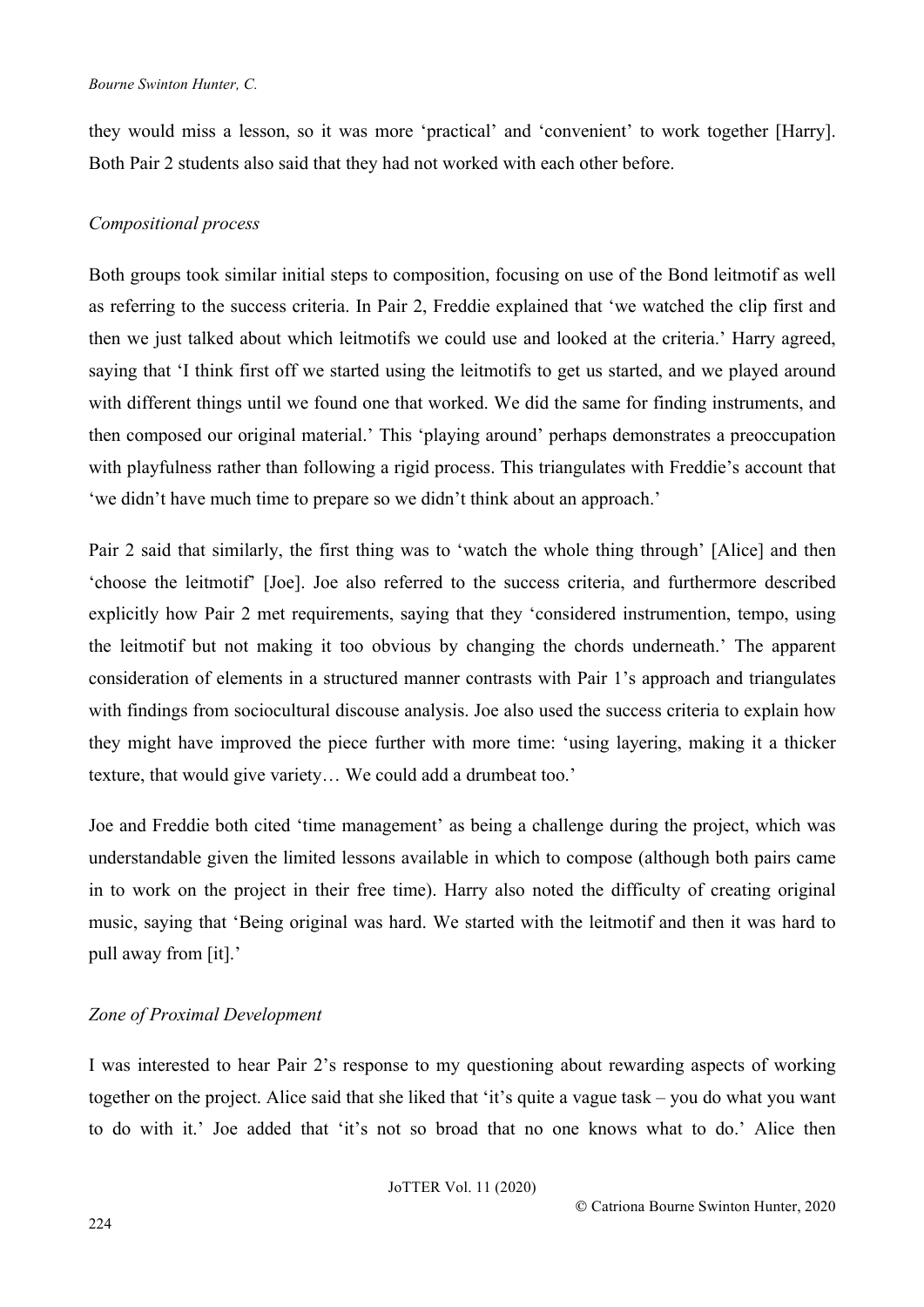summarised her enjoyment as saying that it was 'nice to have some freedom.' This meets Littleton and Mercer's (2013) interpretation of the Zone of Proximal Development, which "represents an area of extended understanding into which a teacher can draw the thinking of a student through sensitive, 'scaffolded' instruction" (p.110), and supports Major and Cottle's (2010) findings that the teacher has an important role to play in scaffolding. The project seemed to have been appropriately pitched for these students.

#### **Sociocultural Discourse Analysis**

This section presents the Sociocultural Discourse Analysis of episodes of musical and verbal interaction between students, noted during observation of the composing process through audio recording. It aims to understand how students invoke and create knowledge.

*Pair 1: 'Are we in G minor?'*

During this lesson, Pair 1 discussed the use of harmony (musical chords), tempo (musical speed), silence and instrumentation (use of instruments) for their underscore. The cue sheet was not used much. The following extract focuses on the students' discussion of harmony: namely, the choice of chords to play with the leitmotif and the timing of the chords.

| Alice:        | Wait we can do that! Like this, wait [experiments] No, it can't be nice! Where are     |
|---------------|----------------------------------------------------------------------------------------|
|               | we? I'm confused.                                                                      |
| $\it Joe:$    | <i>Are we in G minor?</i> [They experiment further]                                    |
| <i>Alice:</i> | No that annoys me It doesn't come in as it fades in.                                   |
| $\it Joe:$    | No, it does because if it starts there it won't play [experiments]                     |
| <i>Alice:</i> | <i>Hm what have we done?</i> [Plays]                                                   |
| <i>Alice:</i> | <i>I think it's too quick</i> [They experiment]                                        |
| Joe;          | Play what you were playing You changed something [They experiment with sustained       |
|               | chords]                                                                                |
| Alice:        | That doesn't work though does it! Cut that.                                            |
| Joe:          | <i>Was it C sharp minor?</i> [They experiment]                                         |
| Alice:        | Yeah that's nice                                                                       |
| Joe:          | Just play whatever, we'll move it around.                                              |
| Alice:        | That's it.                                                                             |
|               | <i>Teacher: How's it going?</i> [coming in]                                            |
| <i>Alice:</i> | [Still focused on previous conversation] Yeah it goes in between that gap right there. |
|               |                                                                                        |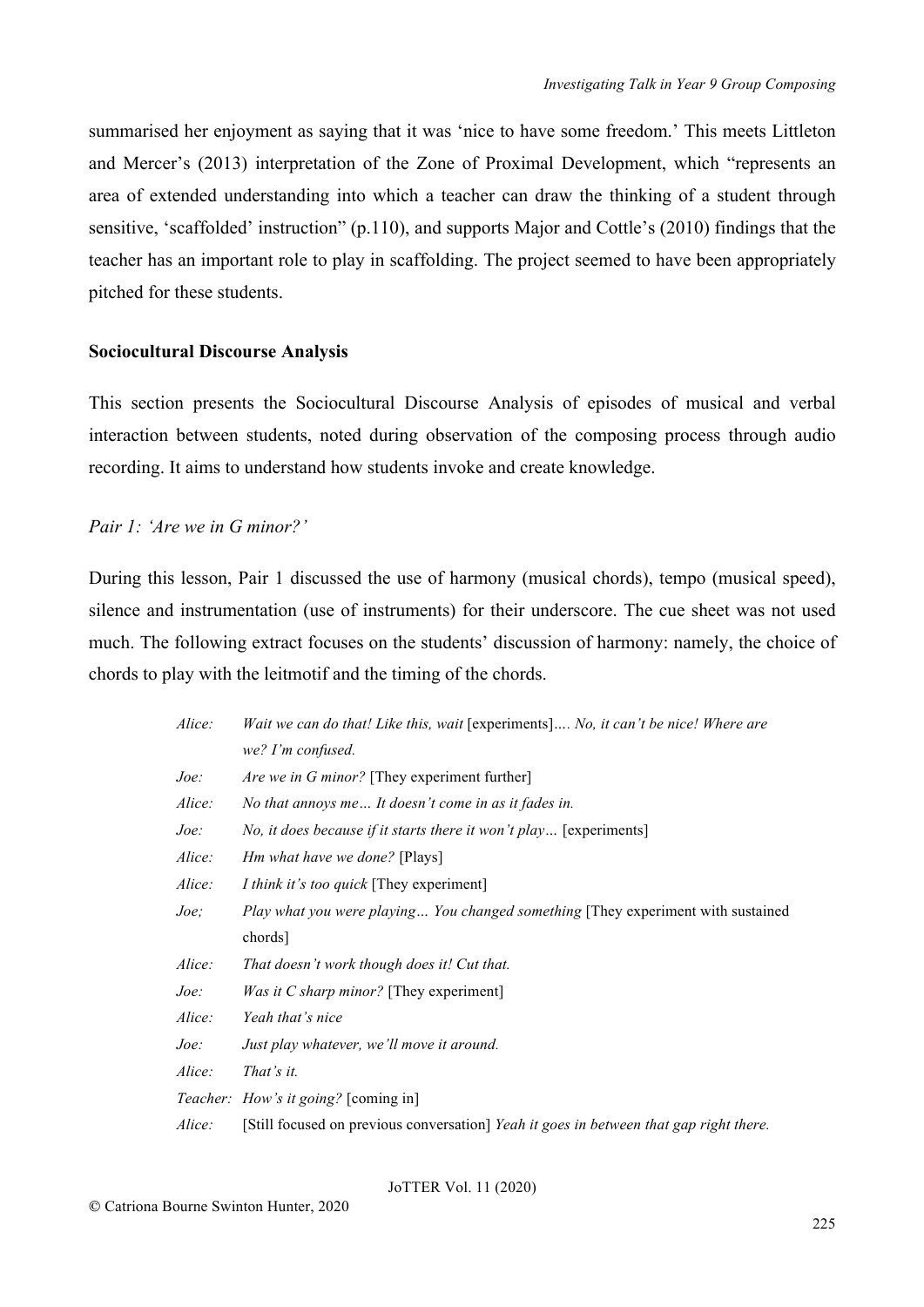This extract demonstrates a huge amount of experimentation, demonstration and thinking aloud. Both Alice and Joe state unanswered questions that prompt experimentation: 'Where are we [in the trailer]?' and 'Are we in G minor?' After Joe experiments with the timing of one chord, Alice explains that she does not like it, but explains why: 'It doesn't come in as it fades in'. After some mutual confusion about the timings, Alice attempts to diagnose how to fix the issue with a qualifier, saying that 'I think it's too quick,' which results in more experimentation. She continues with a strong assertion, saying that the change does not work. Joe reorientates to the past, saying that 'Play what you were playing…you changed something.' Both students use imperatives to each other, with Joe saying 'play what you were playing' and Alice saying 'cut that.' This is perhaps due to a sense of familiarity or to get the information across quickly, since one is on the keyboard and one is moving the mouse. The students are engaged in the conversation, barely responding to the teacher interruption and using technical vocabulary (e.g. 'C sharp minor,' 'transpose it'), again to state what change they would like. Ingram and Hathorn (2004) identify a low incidence of interaction with the instructor as a characteristic of the most collaborative groups, which perhaps suggests that Pair 1 were wholly engaged in collaborating.

#### *Pair 2: 'I definitely think we should start with the leitmotif.'*

In this lesson, Pair 2 discussed possible instrumentation, tempo, and use of the leitmotif, as shown in the extract below. However, Freddie seemed content to sit and play experimentally by himself, whereas Harry seemed more interested in asking questions and trying to stimulate discussion. The pair moved swiftly from point to point, unlike Pair 1 who seemed to stay longer on each musical aspect under discussion. Pair 2 also seemed to use more sardonic humour, making fun of each other.

[Unproductive talk about Spanish]

- *Harry: Right. Let's see what this cue sheet has to offer* [reads it out loud]*. Man is driving a boat – what instrument can represent the boat?*
- *Freddie No idea* [sarcastic]
- *Harry: Shall we have it slower to build suspense?*
- *Freddie Have it completely rubato, no time.* [Freddie plays something]
- *Harry: Is that for the beginning?* [Freddie ignores him and continues playing.] *I definitely think we should start with the leitmotif. It's iconic, isn't it!*
- *Freddie:* [indistinguishable mumble about instrumentation]
- *Harry: One of these days we're going to find an instrument that works better than that piano. The Steinway…*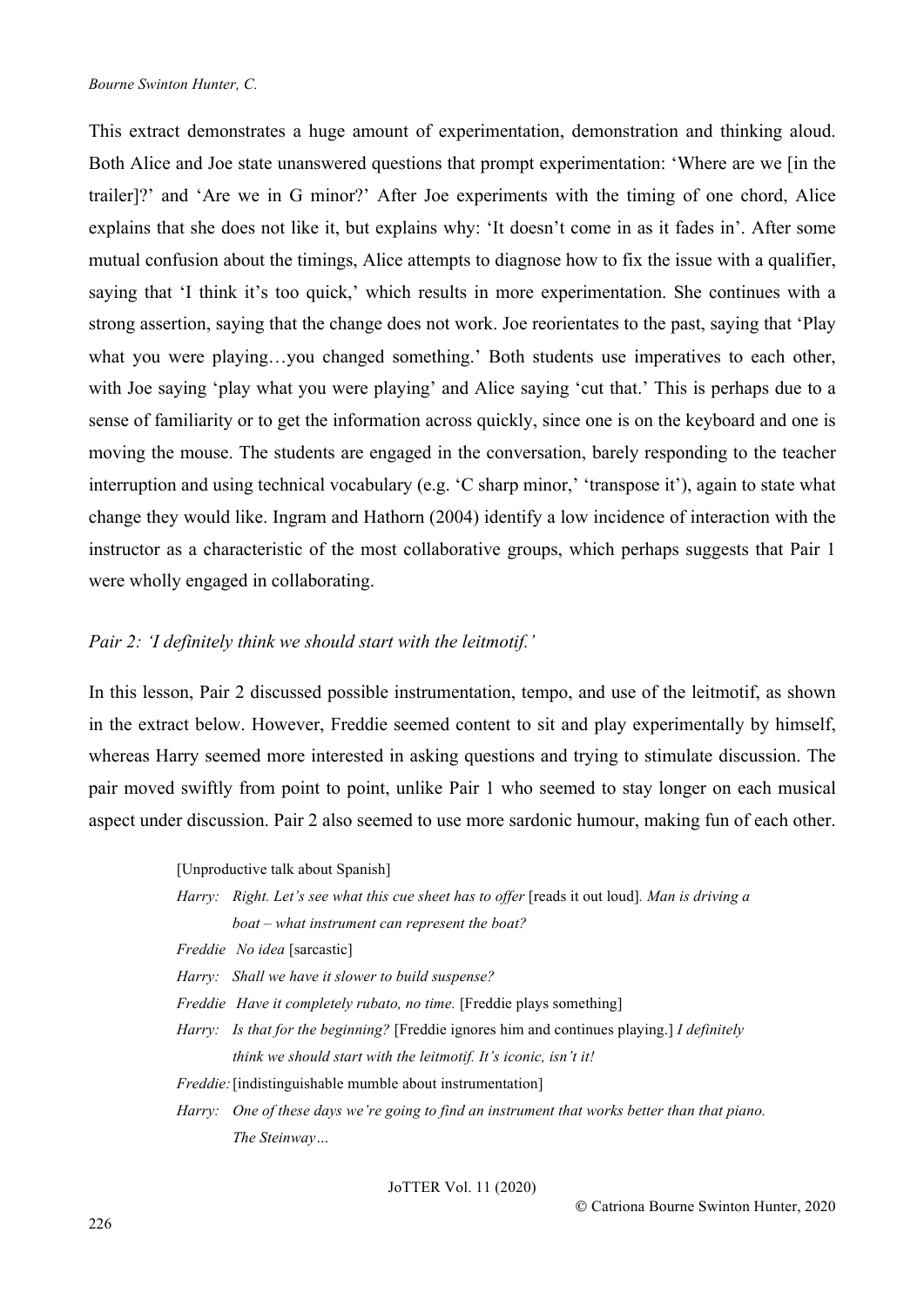[Freddie continues to experiment]

*Freddie I've no idea what I'm doing. Right let's not do this… So what happens here? Harry: The same leitmotif…* [sings it] *I don't know. Or that one, but a lot slower. It's really slow, which represents the London buses!* [he laughs at the joke]

Harry attempts to reorientate the discussion back on task after some discussion about Spanish homework and refers to the cue sheet to guide them. He asks a question to stimulate discussion, saying 'what instrument can represent the boat?' However, Freddie does not seem interested in discussing this aspect of composing. Harry then tries again, changing the topic to tempo and suggesting that they use a 'slower' tempo. He explains his reasoning, suggesting that it creates 'suspense'. However, Freddie makes the strong assertion that the music should in fact be completely *rubato* (using a changeable pulse to create a sense of strong emotion). This demonstrates good use of technical language, but Freddie does not explain why he thinks this or give a critique of Harry's suggestion, suggesting Disputational Talk. Instead, Freddie continues to experiment on the keyboard. Again, Harry tries to stimulate discussion by suggesting that 'I definitely think we should start with the leitmotif.' The slight qualifier of 'I think' perhaps seeks to invite an opinion from Freddie, and the use of the phrase is associated with children's increased use of Exploratory Talk (Littleton & Mercer, 2013). Freddie eventually seems to become conscious of the fact that they have not recorded anything into Logic yet. He seems to be thinking aloud, asking 'so what happens here?', and Harry repeats his suggestion of considering which leitmotif or theme to use at the start. He also uses humour by referring to slow London buses. Freddie again makes an assertion disagreeing with Harry, stating that he does not 'think' the piece should open with the leitmotif anyway, but this time provides an explanation – that they should wait until Bond is on screen.

#### *Comparison of Pair 1 and 2*

Both groups used strong assertions and did not always justify these assertions. The conversation of Pair 1 features more imperatives and demonstration, perhaps due to joint experimentation and 'thinking aloud'. In contrast, the conversation of Pair 1 does not use any imperatives, and the experimentation was done wholly by Freddie. During the observed lesson both groups used humour, but Pair 2 used it more frequently and often to make fun of each other's suggestions. Both groups used technical language to get their points across more effectively.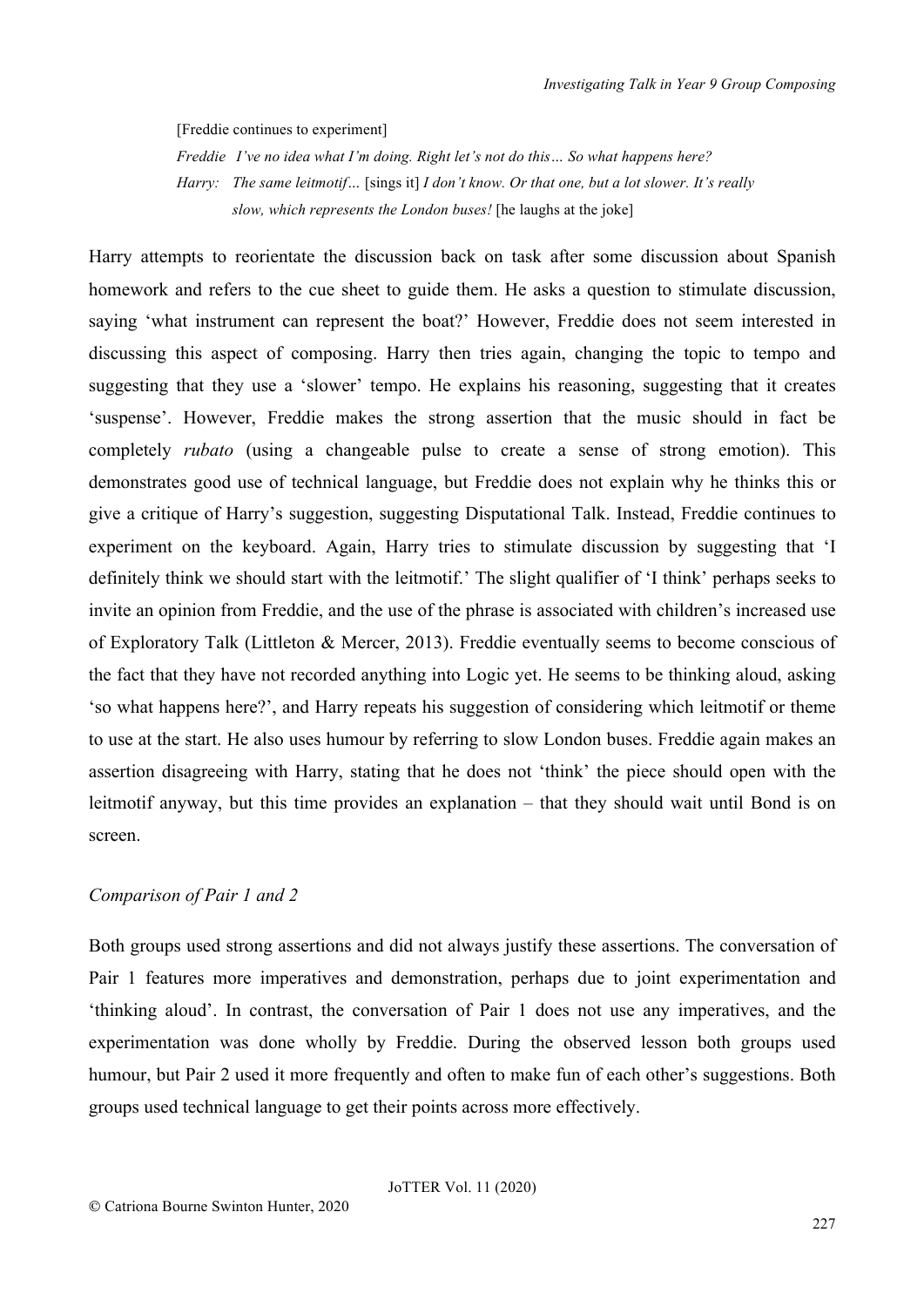## **Conclusions and Implications**

This section attempts to synthesise findings and connect to the literature. I discuss limitations arising from my chosen methods and methodology and consider implications.

#### **The nature of collaborative composing**

This section seeks to answer the research question: What is the co-constructed nature of collaborative composing using music technology in Year 9 student groups?

After listening to the group performances, both pairs had a similar amount of musical material and both met the success criteria. However, the process of co-construction differed between the pairs. For Pair 1, the composing process was characterised by joint experimentation and 'thinking aloud,' which was perhaps more indicative of Exploratory Talk (Littleton & Mercer, 2013). For Pair 2, the composing process was characterised by use of humour and swift transitions from point to point, and there were more elements of Disputational Talk. The act of composing in Pair 2 seemed to be dominated by one student. Both groups used strong assertions and technical vocabulary, linking back to the importance of ensuring students have the appropriate terminology discussed in the literature (Major, 2008).

In summary, the process of composing in both groups required experimentation, demonstration and use of technical vocabulary. The interactions in both groups were characterised by strong assertions and imperatives. However, Pair 1 followed a process that was more organised and step-by-step, whereas Pair 2 jumped from point to point in a less structured process. According to Pair 1, the chosen task allowed the students to enter a Zone of Proximal Development (see p.203 above). Pair 1 demonstrated more elements of Exploratory Talk, whereas Pair 2 had more elements of Disputational Talk.

#### **Differentiating students**

This section seeks to answer the question: How do different students participate in, construct and learn from collaboration with other group members through verbal and non-verbal means?

While both groups created a similar volume and quality of musical material, there was a disparity in whether students took equal roles in the partnership. I propose that this was not due to a lack of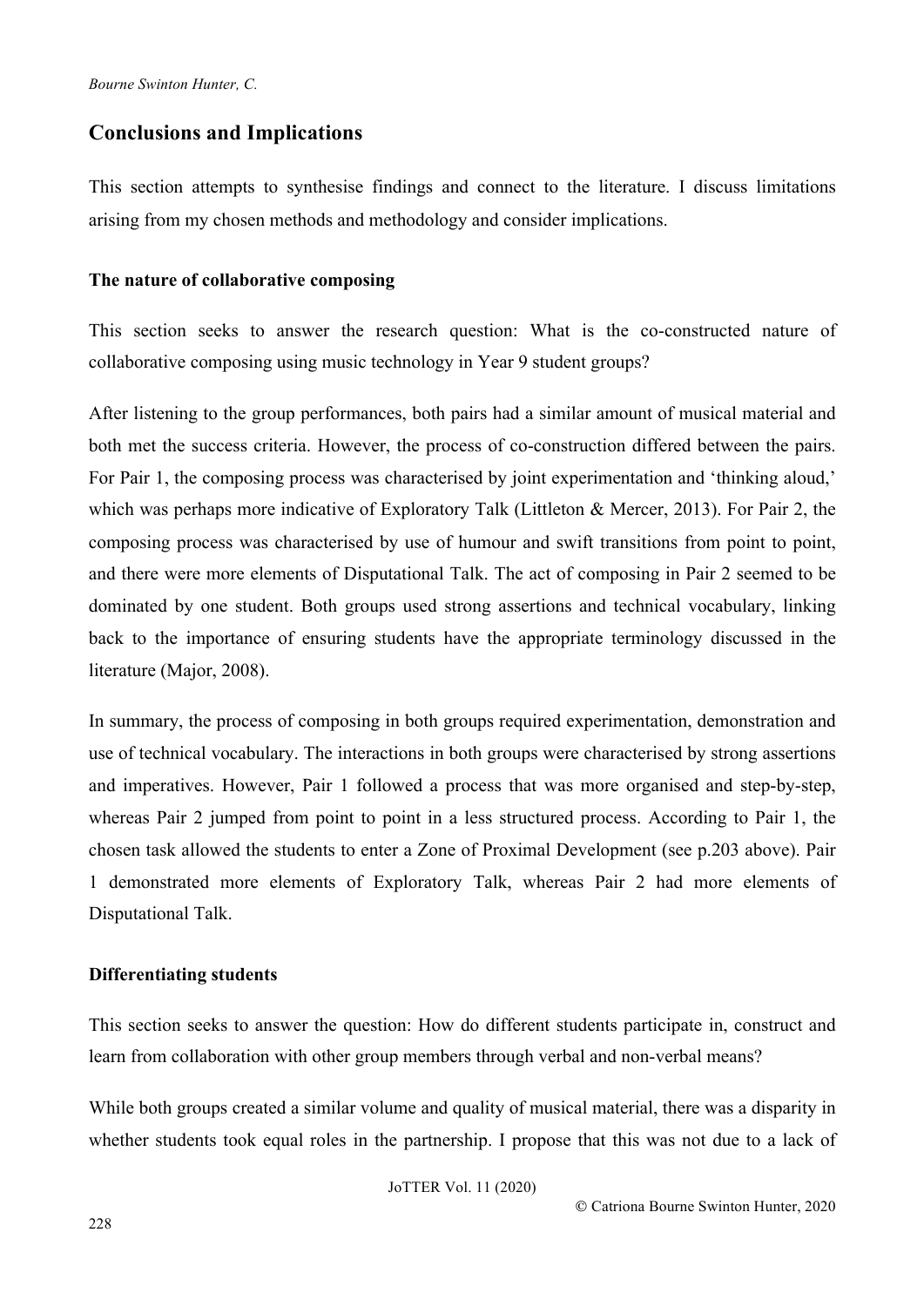engagement on the part of students, but to a combination of: (i) mismatched levels of experience using the technology required, (ii) students' individual preference for working alone or with others and (iii) the relationships between students in each pair.

Both pairs had a student that was more experienced with Logic through informal learning at home, and a student that had less experience (although there was potentially a greater disparity in Pair 2). However, in Pair 1 this manifested in the more experienced student Joe using the computer with his partner Alice on the MIDI keyboard, whereas in Pair 2 Freddie took a more dominant role on both the computer and the keyboard. This demonstrates the importance that informal learning can have on learning in the classroom context.

While relationships between all students were cordial, Pair 1 explicitly chose to work together due to their friendship, whereas Pair 2 chose to work together for practicality. Whilst it is hard to say whether this impacted on the quality of talk, it is possible that it had a beneficial effect. Previous research in a Scottish study (Macdonald, Miell, & Mitchell, 2002) demonstrates that when students work with a friend, the quality of their composition is rated higher than those who do not.

Finally, one of the students in Pair 2 (Freddie) explicitly stated an inclination toward composing by himself. Regardless of his relationship with his partner, it is possible that certain personality types create better quality work by themselves than with others (or vice versa).

## **Implications and Limitations**

Since these results cannot be considered generalisable, implications for the wider field and my personal teaching practice are made tentatively. This section notes study recommendations, limitations, and topics for further research.

## *Recommendations*

The findings indicate the possibility that some students might create better quality compositions when working with a friend. However, this may well depend on the personal preferences and experience levels of the student. I therefore take away the need to establish a better knowledge of students' preferences for working as individuals or in groups, as well as the extent of their informal learning. However, it is also important to advise students of the need to develop their skills in working both alone and collaboratively. During the interview, I reminded Freddie of his musical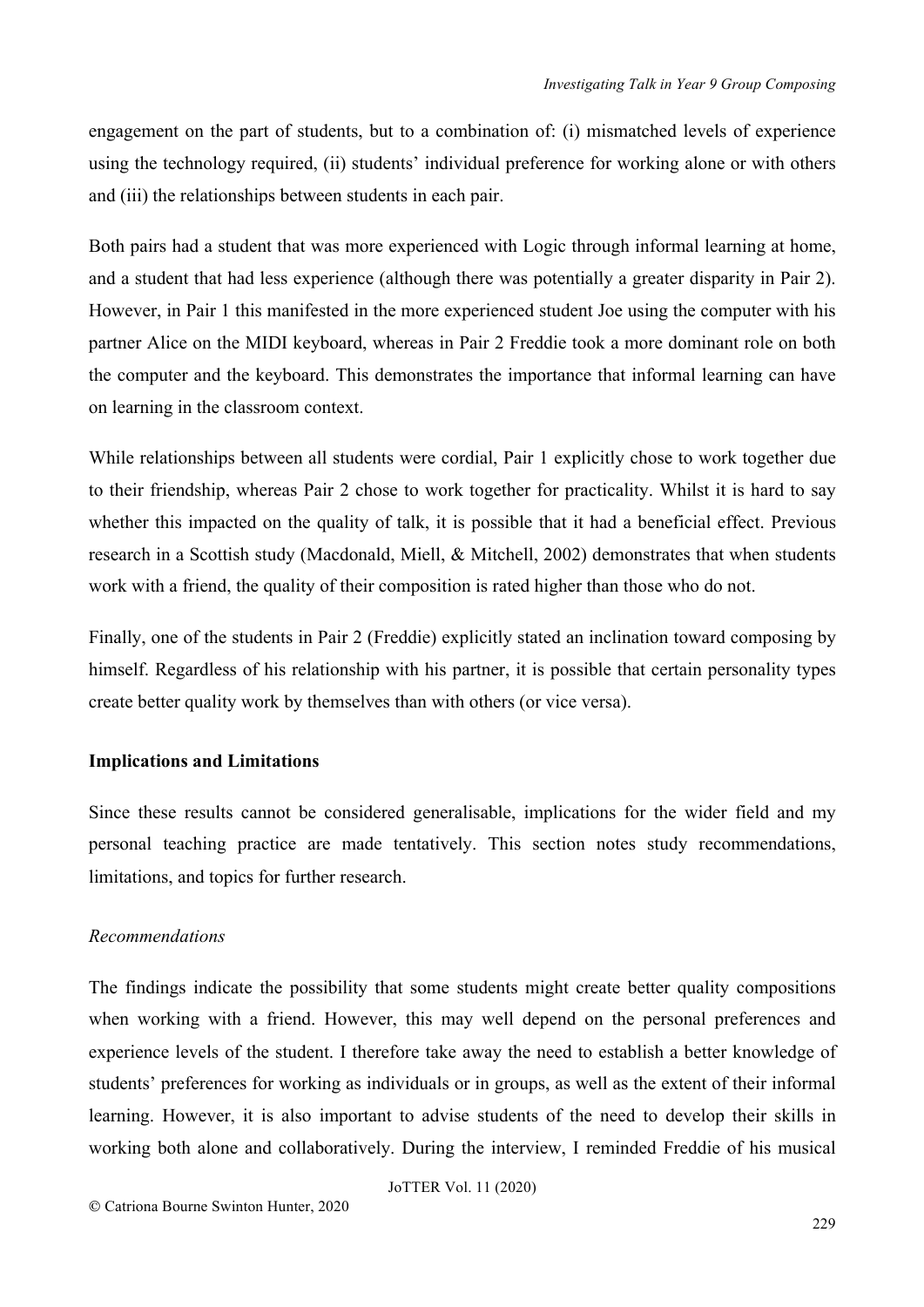#### *Bourne Swinton Hunter, C.*

aspirations for the future, and that he may well need to compose collaboratively if he is a member of a band. Freddie recognised the validity of this statement.

The findings also reinforce the importance of ensuring students know appropriate terminology. All students used specialised musical and technological vocabulary, including 'looping,' 'pedal,' 'C sharp minor,' 'transpose' and 'leitmotif.' This meant that they could access each other's ideas and express their own ideas more efficiently. I therefore take away the need to model using keywords in conversation, as well as ensuring students fully understand key concepts through practical music experiences.

## *Limitations*

Although issues of research validity were considered, the research still had limitations.

I had hoped to use focus group interviews with both pairs to provide more comparable data, but one Pair 2 student forgot to attend the interview. Due to time constraints and extra-curricular activities, it was not possible to re-arrange a focus group interview. Pair 2 interviews therefore were taken on an individual basis. Since Pair 1 were interviewed together as a focus group, the contrast in method may have negatively affected the validity of a comparison of interview data.

Furthermore, the work of both pairs was computer-based. The flow of students' conversation was frequently interrupted by technical failures of the computers. Littleton and Mercer (2013) noted this during their own research, stating that technical failures by machines sometimes stopped children's activity altogether, and this was the case for my project. This may have affected the validity of the data.

## *Further research*

This project suggests that certain personality types may create better quality work by themselves than with others. Further research could establish the importance of personal preference for individual and group collaboration in composing and help to develop suitable interventions for a range of different individuals.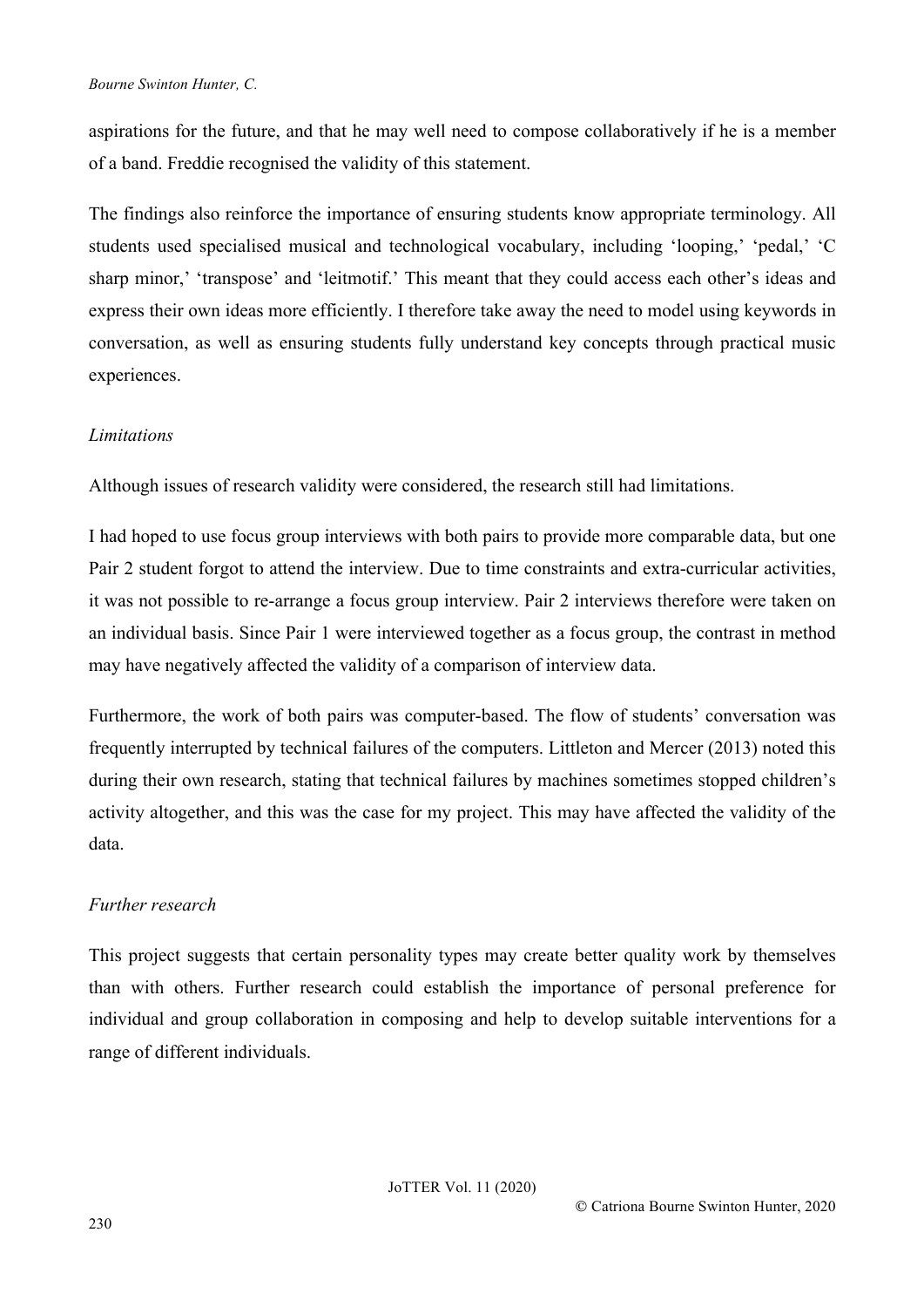## **Concluding Thoughts**

As stated in the introduction, my motivation for completing this project was pedagogic, intellectual and developmental. I take several lessons from this research.

First, if assigning groups for future composing tasks (as opposed to giving students free choice), I will consider the impact of existing friendships on collaborative dynamics and establish a better knowledge of students' preferences for working as individuals or in groups. To ensure that my gifted and talented students are appropriately stretched, it may sometimes be worth considering giving students individual composing tasks.

Second, this project has made me more reflexive about my interactions with students. I now aim to ensure that I give all my students access to the necessary technical vocabulary. I observe my own talk with students and aim to explain why I think something about their work. I also take away the need to consider the extent of students' informal learning, and how this might impact their understanding in the classroom.

Finally, I feel privileged to work with students who are so passionate about music, with one ill student Skyping into a lesson from home in order that she could contribute to her group composition. I look forward to seeing how their composing skills develop next term.

## **References**

- Alasuutari, P., Bickman, L., & Brannen, J. (2008). *The SAGE Handbook of Social Research Methods*. https://doi.org/10.4135/9781446212165
- Alexander, R. (2008). Culture, Dialogue and Learning: Notes on an Emerging Pedagogy. In N. Mercer & S. Hodgkinson (Eds.), *Exploring Talk in School: Inspired by the Work of Douglas Barnes* (pp.91–114). https://doi.org/10.4135/9781446279526
- Barrett, M. (2006). 'Creative collaboration': an 'eminence' study of teaching and learning in music composition. *Psychology of Music*, 34(2), 195–218. https://doi.org/10.1177/0305735606061852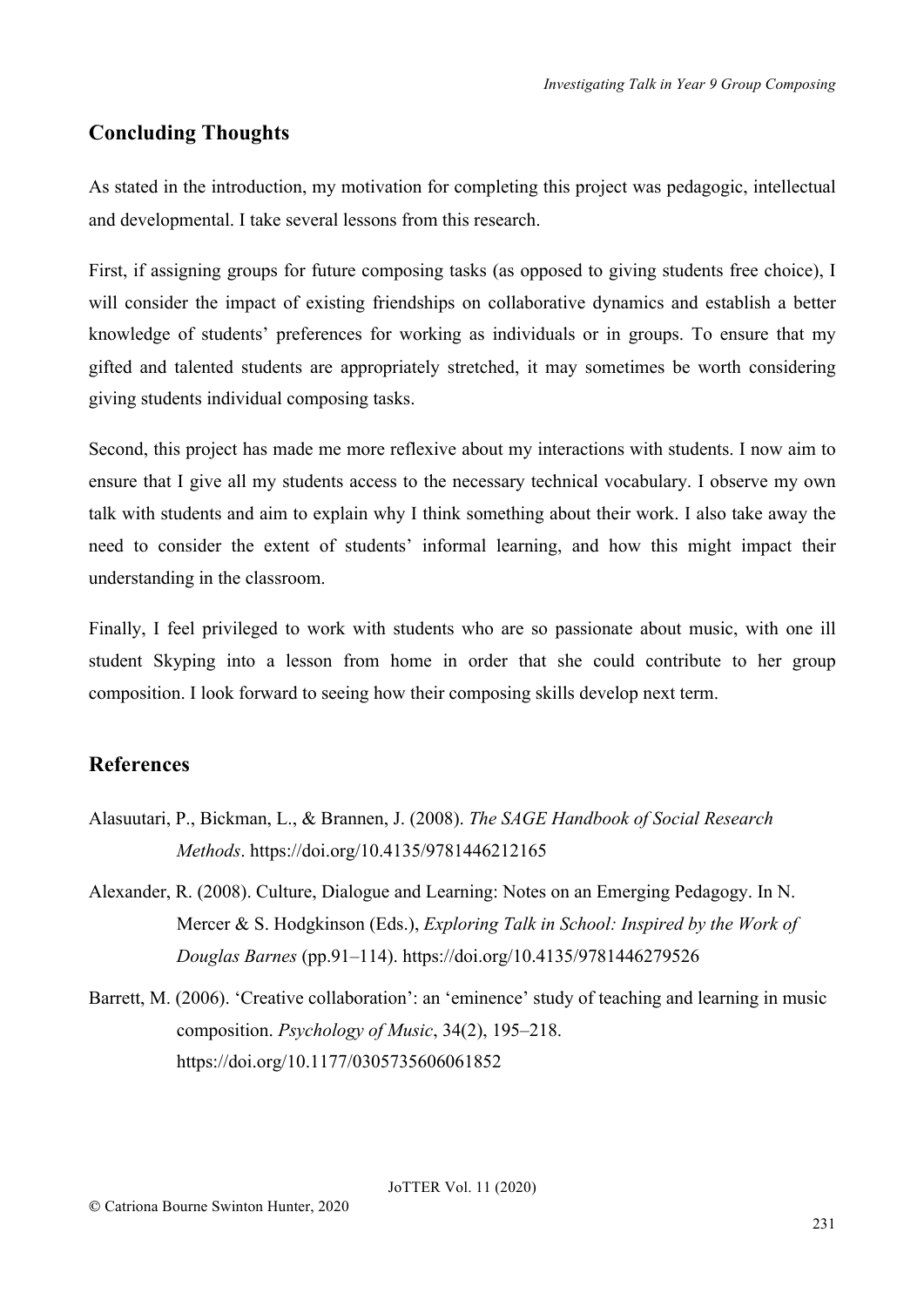- BERA. (2011). Ethical Guidelines for Educational Research, Retrieved March 5, 2018, from https://www.bera.ac.uk/researchers-resources/publications/ethical-guidelines-foreducational-research-2011
- Berg, B. L. (2007). *Qualitative Research Methods for the Social Sciences*. Pearson/Allyn & Bacon.
- Biasutti, M., & Michele Biasutti. (2012). Group music composing strategies: a case study within a rock band. *British Journal of Music Education*, 29(3), 343–357. https://doi.org/10.1017/S0265051712000289
- Boyatzis, R. E. (1998). *Transforming Qualitative Information: Thematic Analysis and Code Development*. SAGE.
- Bourne Swinton Hunter, C. (2018). *The Co-Construction of Learning Cultures by String Quartet Performers: A Comparative Case Study.* MPhil Thesis, University of Cambridge.
- Braun, V., & Clarke, V. (2006). Using thematic analysis in psychology. *Qualitative Research in Psychology*, 3(2), 77–101. https://doi.org/10.1191/1478088706qp063oa
- Burton, A. (1988). Robert Schumann and Clara Wieck: A Creative Partnership. *Music & Letters*, 69(2), 211–228. Retrieved from JSTOR.
- Creswell, J. W. (1998). *Qualitative inquiry and research design: choosing among five traditions*. Thousand Oaks, Calif: Sage Publications.
- Department for Education (DfE) (2013). *National Curriculum in England: music programmes of study*. Retrieved February 20, 2019, from https://www.gov.uk/government/publications/national-curriculum-in-england-musicprogrammes-of-study
- Dissanayake, E. (2000). Antecedents of the temporal arts in early mother–infant interaction. In N.L. Wallin, B. Merker, & S. Brown (Eds.), *The origins of music* (pp.389–410). Cambridge, MA, US: The MIT Press.
- Elliot, J, (1991). *Action Research for Educational Change.* Bristol, PA.: Open University Press.
- Fautley, M. (2005). A new model of the group composing process of lower secondary school students. *Music Education Research*, 7(1), 39–57. https://doi.org/10.1080/14613800500042109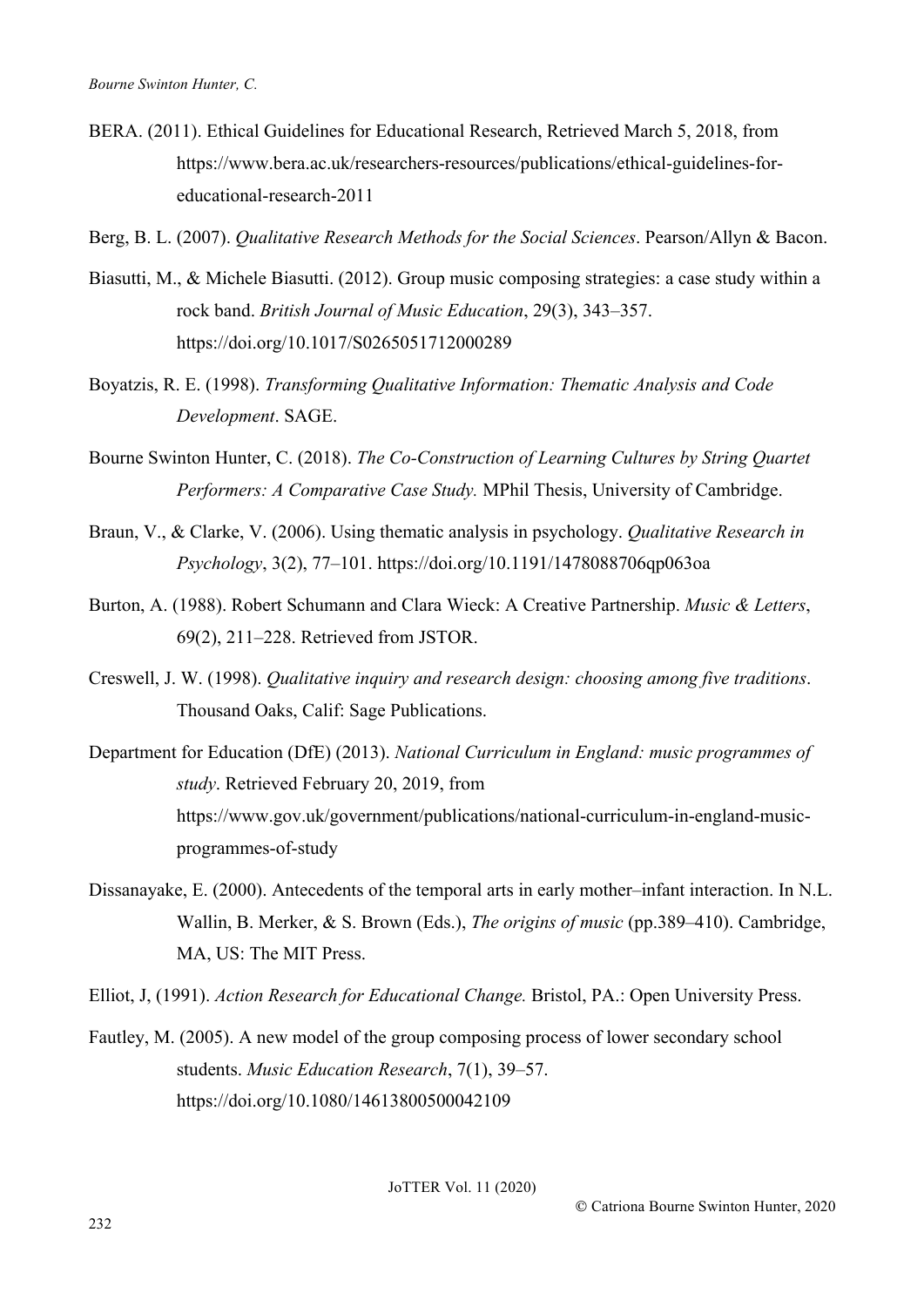- Folkestad, G., Hargreaves, D. J., & Lindström, B. (1998). Compositional Strategies in Computer-Based Music-Making. *British Journal of Music Education*, 15(1), 83–97. https://doi.org/10.1017/S0265051700003788
- Gayle, B. M., Cortez, D., & Preiss, R. (2013). Safe Spaces, Difficult Dialogues, and Critical Thinking. *International Journal for the Scholarship of Teaching and Learning*, 7(2). https://doi.org/10.20429/ijsotl.2013.070205
- Hammersley, M., & Atkinson, P. (1986). Ethnography: Principles In Practice. *Canadian Journal of Sociology / Cahiers Canadiens de Sociologie*, *10*. https://doi.org/10.2307/2070079
- Ingram, A., & Hathorn, L. (2004). Methods for Analyzing Collaboration in Online Communications. In T.S. Roberts (Ed.), *Online Collaborative Learning: Theory and Practice* (pp.215-241) https://doi.org/10.4018/978-1-59140-174-2.ch010
- James, D., Biesta, G., & Colley, H. (2007). *Improving learning cultures in further education*. London ; New York: Routledge.
- John-Steiner, V. (2006). *Creative Collaboration*. Oxford, New York: Oxford University Press.
- Kitzinger, J. (1995). Qualitative research. Introducing focus groups. *BMJ (Clinical Research Ed.)*, 311(7000), 299–302.
- Langer, S. K. (1955). Feeling and Form. *Philosophy*, *30*(112), 75–76.
- Laughlin, P. R., Hatch, E. C., Silver, J. S., & Boh, L. (2006). Groups perform better than the best individuals on letters-to-numbers problems: effects of group size. *Journal of Personality and Social Psychology*, 90(4), 644–651. https://doi.org/10.1037/0022- 3514.90.4.644
- Lavrakas, P. J. (2008). *Encyclopedia of Survey Research Methods*. SAGE Publications.
- Littleton, K., & Mercer, N. (2013). *Interthinking: Putting Talk to Work*. Routledge.
- Macdonald, R. A. R., Miell, D., & Mitchell, L. (2002). An Investigation of Children's Musical Collaborations: The Effect of Friendship and Age. *Psychology of Music*, 30(2), 148– 163. https://doi.org/10.1177/0305735602302002
- Major, A. E. (2008). Appraising composing in secondary-school music lessons. *Music Education Research*, 10(2), 307–319. https://doi.org/10.1080/14613800802079171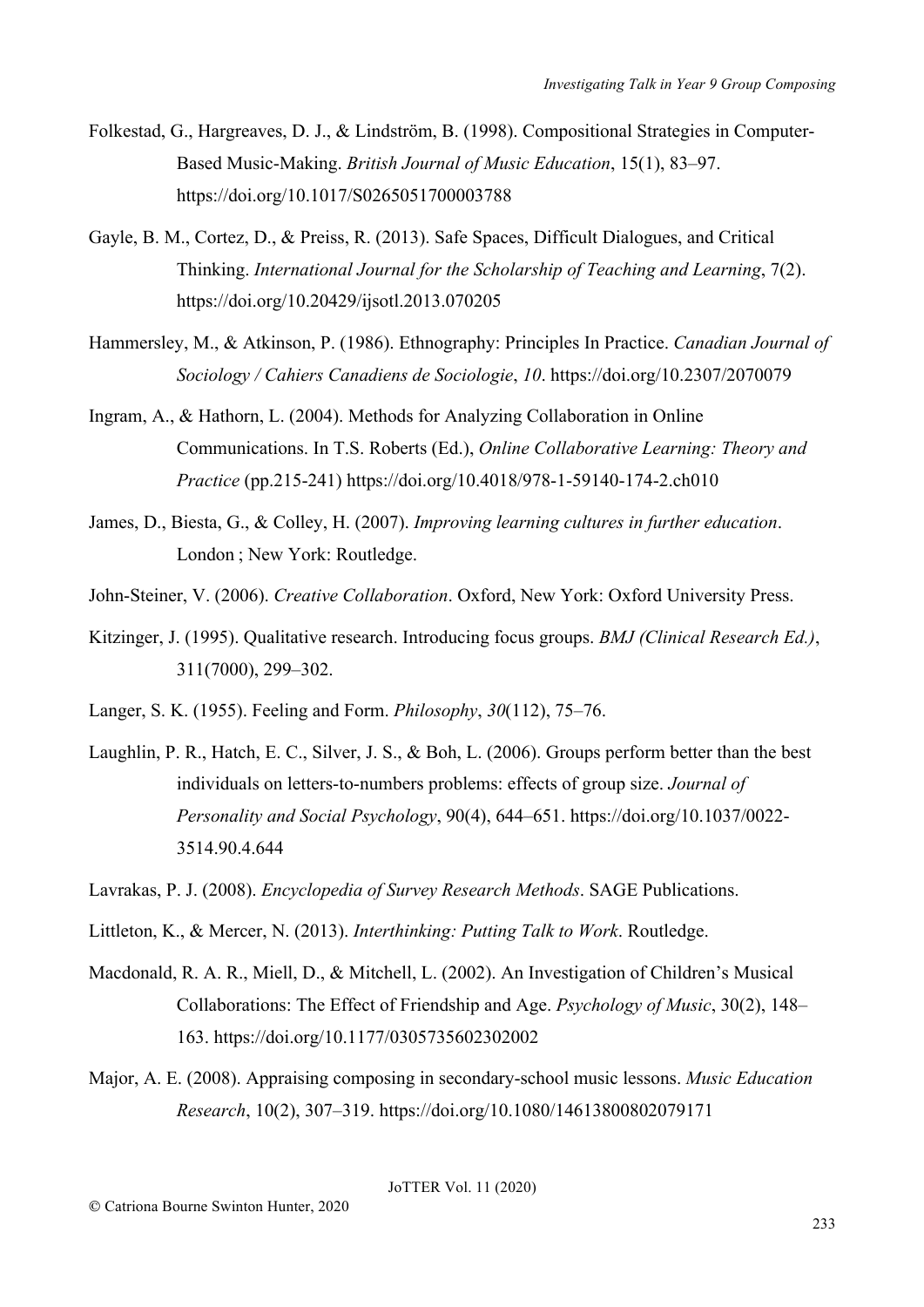- Major, A. E.,  $\&$  Cottle, M. (2010). Learning and teaching through talk: music composing in the classroom with children aged six to seven years. *British Journal of Music Education*, 27(03), 289–304. https://doi.org/10.1017/S0265051710000240
- Marshall, C., & Rossman, G. B. (1989). *Designing Qualitative Research*. SAGE Publications.
- McDonald, S. (2005). Studying actions in context: a qualitative shadowing method for organizational research. *Qualitative Research*, 5(4), 455–473.
- Munck, V. C. D., & Sobo, E. J. (1998). *Using Methods in the Field: A Practical Introduction and Casebook*. Rowman Altamira.
- Nath, S. (2014). The Concept of Reality from Postmodern Perspectives. *Journal of Business Management and Social Sciences*, 3(5), 26-30.
- Odam, G. (2000). Teaching composing in secondary schools: the creative dream. *British Journal of Music Education*, 17(2), 109–127. https://doi.org/10.1017/S0265051700000218
- Odena, O. (2014). Towards Pedagogies of Creative Collaboration: Guiding Secondary School Students' Music Compositions. In M. Barrett (Ed.), *Collaborative Creative Thought and Practice in Music* (pp.239-251). Burlington, VT: Ashgate.
- Perkins, R. (2013). Learning cultures and the conservatoire: an ethnographically-informed case study. *Music Education Research*, 15(2), 196–213.
- Philpott, C. & Carden-Price, C. (2000). Public Examinations 1: the General Certificate of Secondary Education (GCSE) in Music. In C. Philpott (Ed.), *Learning to Teach Music in the Secondary School: A Companion to School Experience*  $(1<sup>st</sup> ed.)$  (pp.151-170). London ; New York: Routledge.
- Reese, S. (2003). Responding to student compositions. In M. Hickey (Ed.), *Why and How to Teach Music Composition: A New Horizon for Music Education* (pp.211-232). Reston, VA: R&L Education.
- Rubin, H. J., & Rubin, I. S. (2011). *Qualitative Interviewing: The Art of Hearing Data*. SAGE.
- Saunders, B., Kitzinger, J., & Kitzinger, C. (2015). Anonymising interview data: challenges and compromise in practice. *Qualitative Research*, 15(5), 616–632. https://doi.org/10.1177/1468794114550439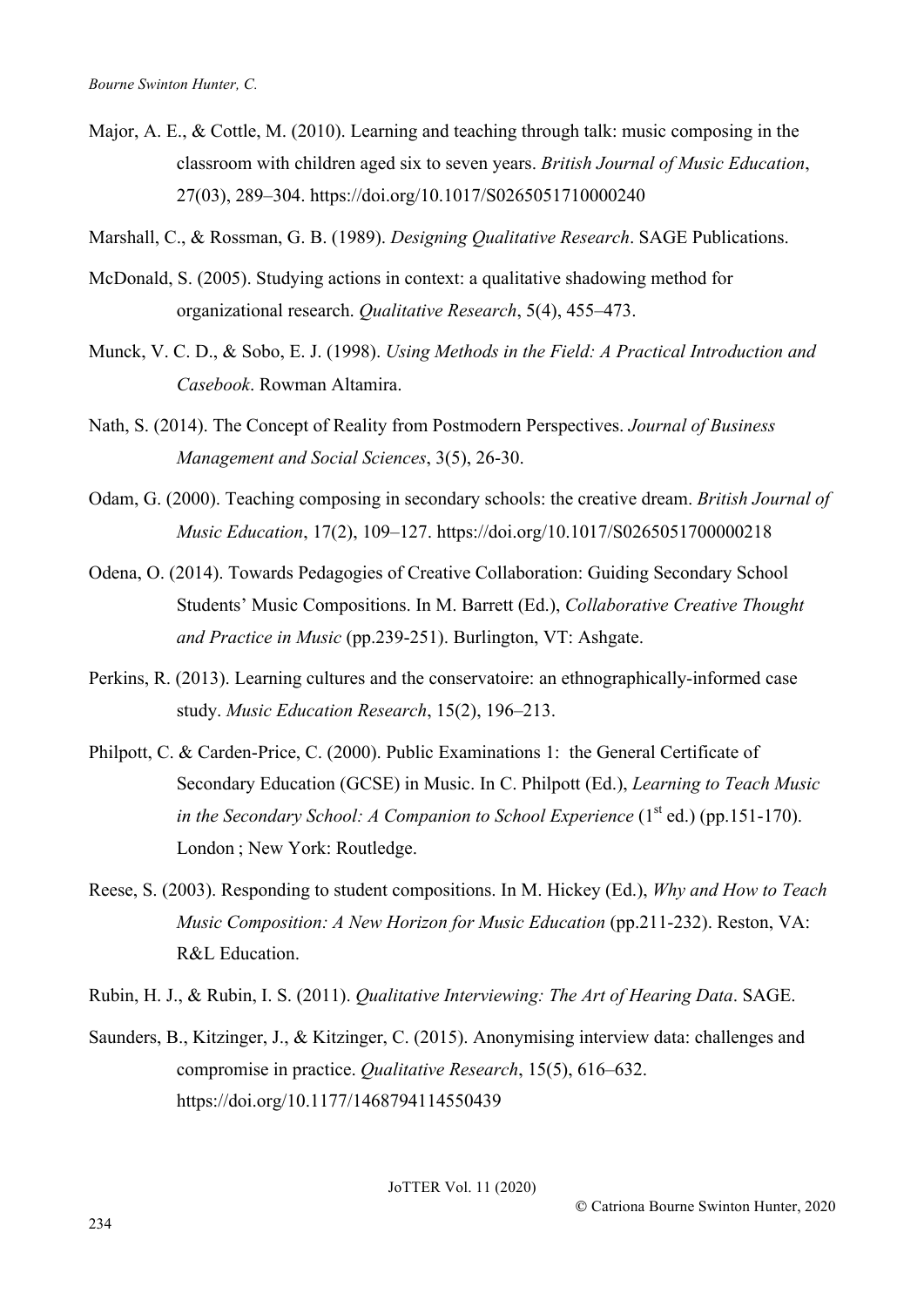- Schmuck, R. A. (2006). *Practical Action Research for Change*. Retrieved from https://trove.nla.gov.au/work/7755426
- Scott, C. R. (2005). Anonymity in Applied Communication Research: Tensions Between IRBs, Researchers, and Human Subjects. *Journal of Applied Communication Research*, 33(3), 242–257. https://doi.org/10.1080/00909880500149445

Sennett, R. (2013). *Together: The Rituals, Pleasures and Politics of Cooperation*. London: Penguin.

Smithson, J. (2000). Using and analysing focus groups: Limitations and possibilities. *International Journal of Social Research Methodology*, 3(2), 103–119. https://doi.org/10.1080/136455700405172

Spruce, G. (2002). *Teaching Music in Secondary Schools: A Reader*. Psychology Press.

- Stake, R. E. (1995). *The Art of Case Study Research*. SAGE.
- Webster, P. (2012). Towards Pedagogies of revision: guiding a student's music composition. In O. Odena, (Ed.), *Musical Creativity: Insights from Music Education Research* (1<sup>st</sup> ed.). (pp.93-112). Burlington, VT: Ashgate.
- Winters, M. (2012). The challenges of teaching composing. *British Journal of Music Education*, 29(01), 19–24. https://doi.org/10.1017/S0265051711000489
- Wolf, L. K., Bazargani, N., Kilford, E. J., Dumontheil, I., & Blakemore, S.-J. (2015). The audience effect in adolescence depends on who's looking over your shoulder. *Journal of Adolescence*, 43, 5–14. https://doi.org/10.1016/j.adolescence.2015.05.003